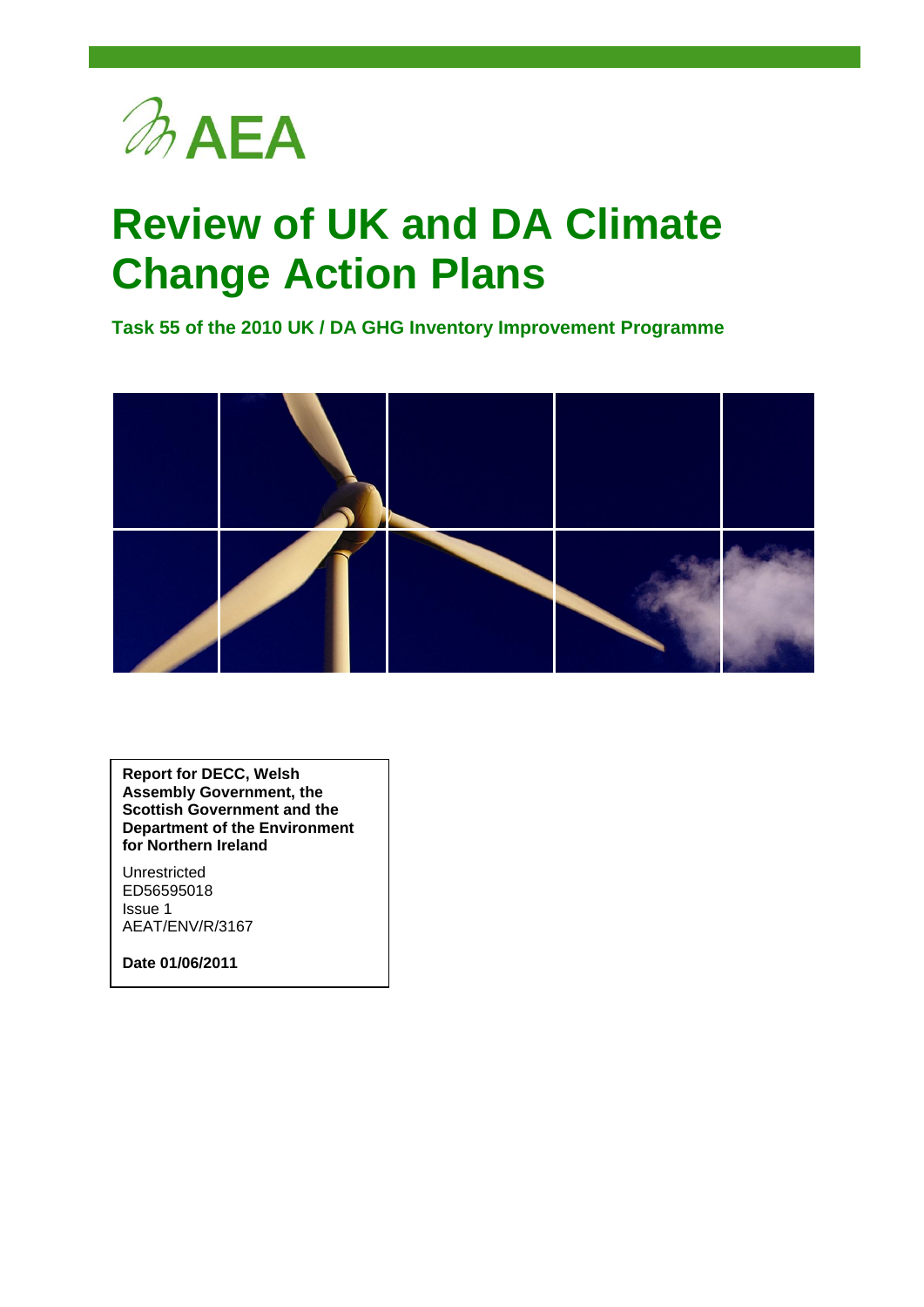#### $\n *A E A*\n$

#### **Customer: Contact:**

The Department for Energy and Climate Change, Welsh Assembly Government, the Scottish Government and the Department of the Environment for Northern Ireland

#### **Customer reference:**

#### **Confidentiality, copyright & reproduction:**

This report is the Copyright of DECC, Welsh Assembly Government, the Scottish Government and the Department of the Environment for Northern Ireland and has been prepared by AEA Technology plc under contract to DECC . The contents of this report may not be reproduced in whole or in part, nor passed to any organisation or person without the specific prior written permission of DECC, Welsh Assembly Government, the Scottish Government and the Department of the Environment for Northern Ireland. AEA Technology plc accepts no liability whatsoever to any third party for any loss or damage arising from any interpretation or use of the information contained in this report, or reliance on any views expressed therein

#### **AEA reference:**

ED56595018-R3167

Glen Thistlethwaite AEA Gemini Building, Harwell International Business Centre, Didcot, OX11 0QR t: 0870 190 6584 f: 0870 190 6318 e: [Glen.Thistlethwaite@aeat.co.uk](mailto:Glen.Thistlethwaite@aeat.co.uk) AEA is a business name of AEA AEA is certificated to ISO9001 and ISO14001

#### **Authors:**

Nicola Webb, Stuart Sneddon, Glen **Thistlethwaite** 

#### **Approved By:**

Glen Thistlethwaite

#### **Date:**

01 June 2011

**Signed:**

al Relativate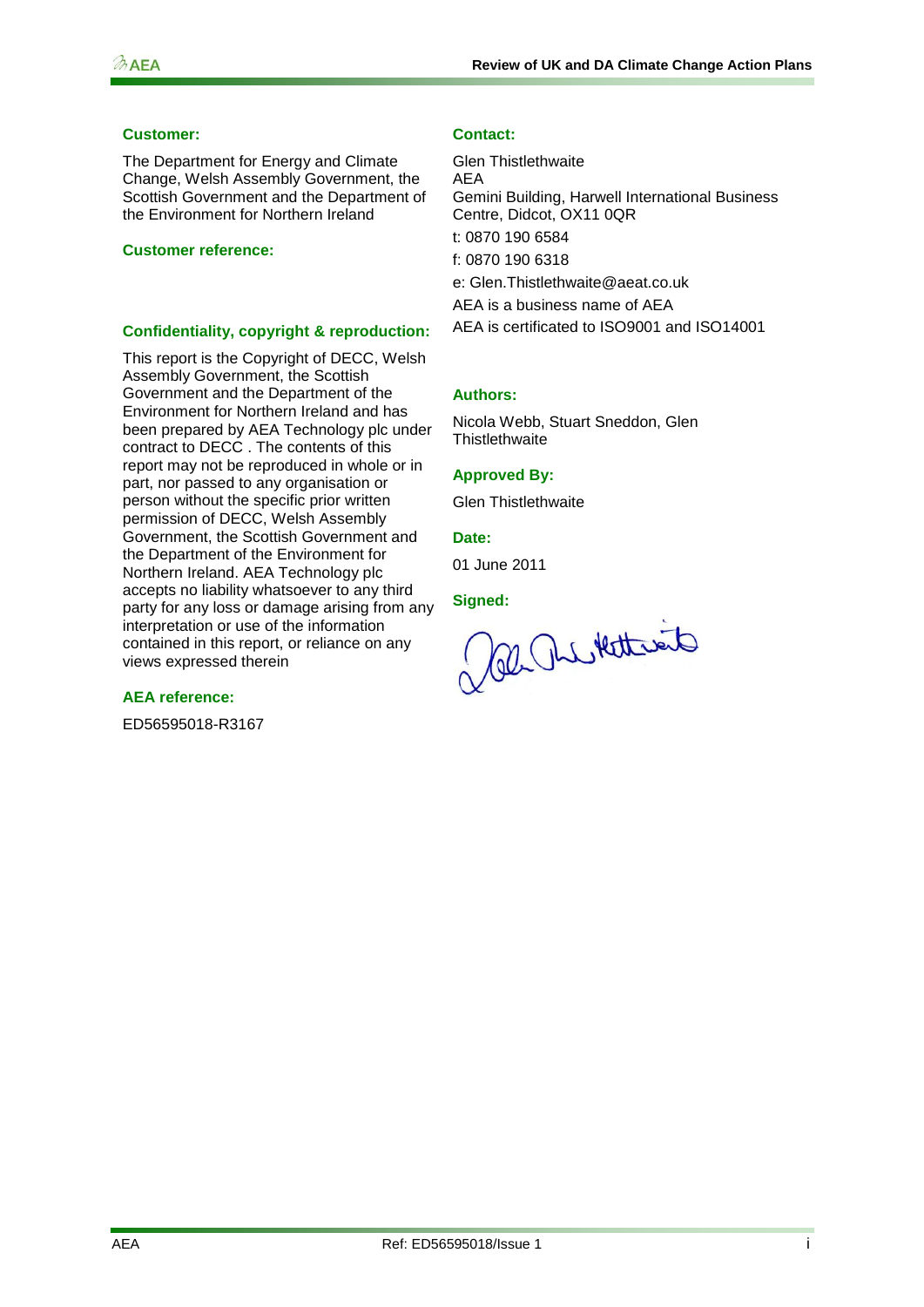## **Executive Summary**

This report summarises a review of recent UK and Devolved Administration (DA) Government climate change policy documents, to identify: (i) key policies and policy areas where impacts of policies upon activity data and emission factors are expected to be reflected in overall emission inventory data, and (ii) new policy-specific data mechanisms (e.g. to track policy implementation) that may become useful in the future development of inventory methodologies at the UK and/or DA level.

The review focuses on the energy, industrial process and waste sectors of the GHG inventory, where AEA Group is the current contracted inventory agency for GHG inventory compilation. Separate contracts and improvement programmes are in place for agriculture and land use, land use change and forestry inventory sectors.

The review has looked in detail at recent top-level policy documents from UK and DA Governments, including:

- **UK**: Low Carbon Transition Plan, Low Carbon Transport, Delivering the Low Carbon Transition Plan;
- **Wales:** Climate Change Strategy for Wales: Delivery Plan for Emission Reduction, Renewable Energy Route-map for Wales;
- **Scotland**: Low Carbon Scotland: The Draft Report on Proposals and Policies, Zero Waste Plan, Scottish Building Standards (website), Public Bodies Climate Change Duties, Energy Assistance Package.

This review has highlighted a range of possible options for future inventory improvement research, based on the available information on policy implementation and new data mechanisms that are expected to be implemented to track policies. These research options have been taken forward for further discussion as part of the 2011 to 2012 UK and DA GHG inventory improvement programme.

In many cases, the systems of policy monitoring and reporting are still under development, and hence there are many areas where the detail of what can be achieved through further research of these information sources is not clear. However, the emission sources identified as the highest priorities for further research to augment current data and inventory methods are:

- **Waste**. New DA reporting mechanisms could inform the development of DA-specific models using available policy data (e.g. Scottish Zero Waste Plan, WAG policy on biodegradable waste targets);
- **Energy Supply** and **Industry**. The REPI dataset (England and Wales IPPC sites only) includes site-specific energy data (including electricity data) that could be used to improve the level of sector resolution for estimates from all regulated industrial sites in Wales;
- **All energy sectors**. The Low Carbon Transition Plan has a wide range of targets and performance indicators that could provide useful data for specific sectors;
- **Business, Energy Supply** and **Industry**. Climate Change Levy Information may provide sitespecific energy use data for a wide range of sites in industrial and commercial sectors;
- **Business and Public**. Energy Performance Certificates and Display Energy Certificates for building energy use could be used directly to inform energy use estimates by fuel, by sector, by location, or to improve the energy mapping methodology currently used in the sub-national energy statistics analysis;
- **Public**. FReM (Treasury public sector energy reporting system) sustainability reporting for the public sector may become a useful new dataset to inform public energy and emissions data.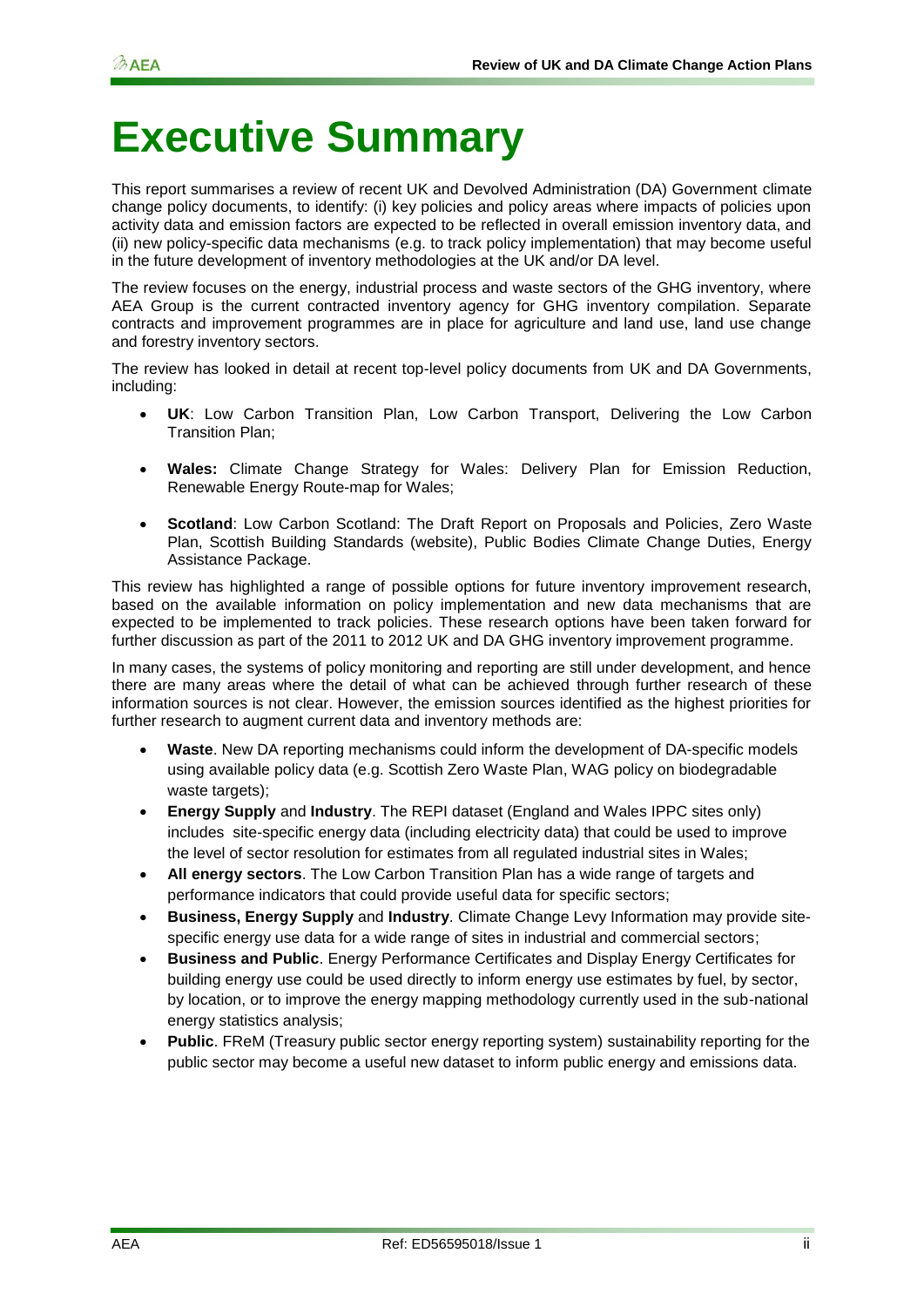## **Table of Contents**

| $\overline{1}$ |     |  |  |  |  |
|----------------|-----|--|--|--|--|
|                | 1.1 |  |  |  |  |
|                | 1.2 |  |  |  |  |
|                |     |  |  |  |  |
| $\overline{2}$ |     |  |  |  |  |
|                | 2.1 |  |  |  |  |
|                | 2.2 |  |  |  |  |
|                | 2.3 |  |  |  |  |
|                | 2.4 |  |  |  |  |
| $\overline{3}$ |     |  |  |  |  |
|                |     |  |  |  |  |
|                |     |  |  |  |  |
|                |     |  |  |  |  |
|                |     |  |  |  |  |
|                |     |  |  |  |  |
|                |     |  |  |  |  |
|                |     |  |  |  |  |
|                |     |  |  |  |  |
|                |     |  |  |  |  |
|                |     |  |  |  |  |
|                |     |  |  |  |  |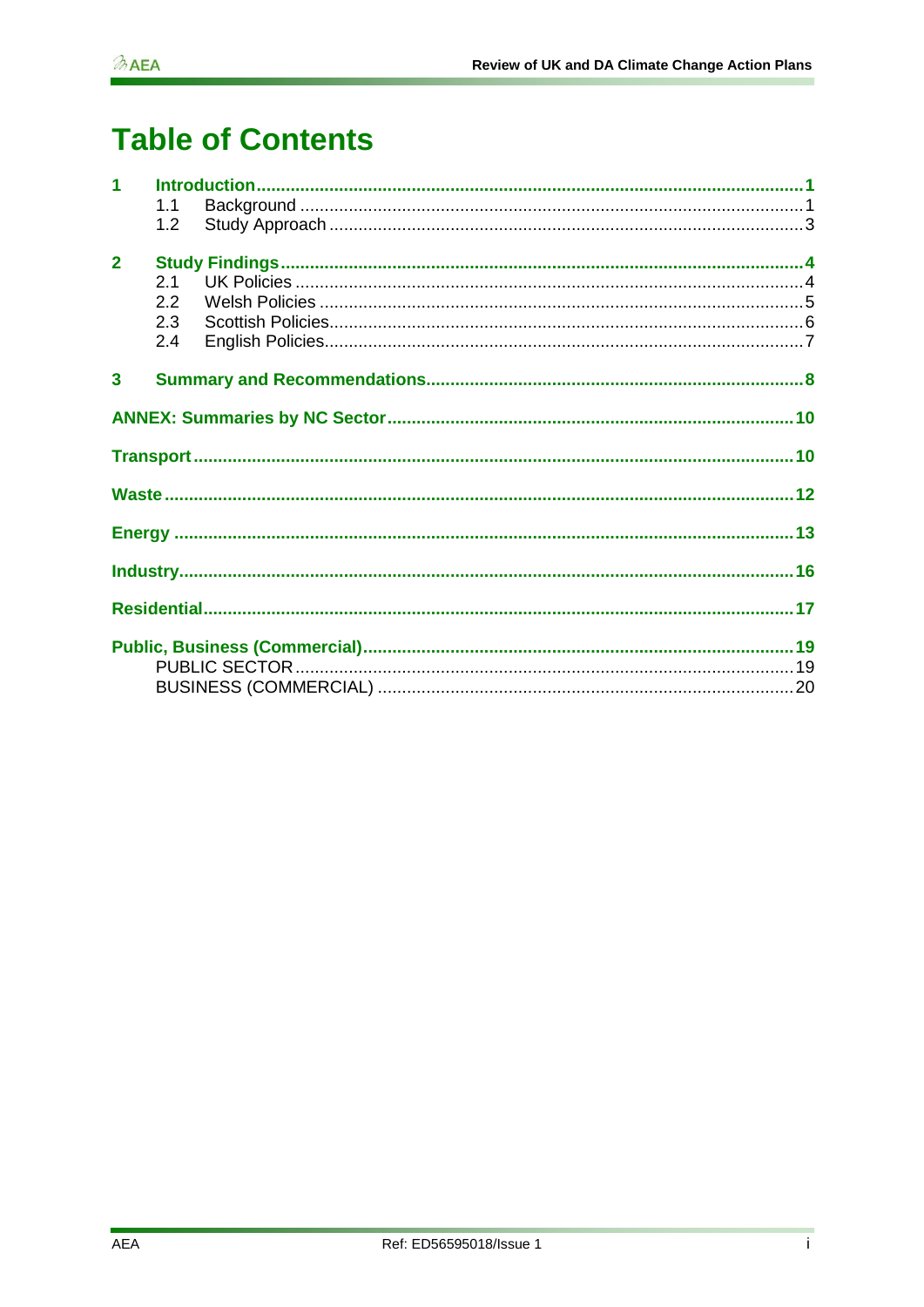### <span id="page-4-0"></span>**1 Introduction**

### <span id="page-4-1"></span>**1.1 Background**

In order to track progress on the implementation of measures targeting reductions in emissions of  $CO<sub>2</sub>e$  from each of the constituent countries of the UK, qualitative or quantitative monitoring and assessment of policies and measures is needed. The potential for the Devolved Administration (DA) Greenhouse Gas (GHG) inventories to reflect the impact of GHG mitigation policies and measures is dependent upon the source data and compilation methods available for use in the inventory.

DA emission inventory estimates for many sources are based on top-down UK data and assumptions to estimate the DA share of total emissions, due primarily to the scarcity of local data to inform bottom-up emission estimates; as a consequence, the inventories for Scotland, Wales, England and Northern Ireland are not sensitive to local policy actions for all sources,. The development of UK and DA climate change policy may lead to the generation of new datasets that will augment current information and enable more accurate and sensitive emission inventories to be derived. The potential for improvements to the DA inventories will be dependent on:

- the scope, detail and format of any new information derived from the new policy monitoring mechanisms; and
- whether the new data can be assimilated into existing inventory compilation methods or provide a new model or method to develop inventory estimates.

#### **1.1.1 Criteria for Inventory Improvement Options**

The use of any new data for the purposes of inventory improvement needs to consider:

- the impact of the new data on inventory activity data, which may require action by stakeholders other than the policy analysts and the inventory agency (for example, the integration of new energy data into DECC"s existing systems of national and sub-national energy data collection and reporting);
- whether the new data provides comprehensive new information for the DA (or UK) emission estimates for the source sector(s), or just provides a sub-set of the overall data needs, and hence could only be used to inform de-minimis data or as a quality checking function (for example, if emissions data from a sample of industry sites become available, but do not cover all such sites within that sector);
- whether the new data enables new estimates to be made across the full time series of data (i.e. back to 1990), or whether its use would require a step-change in emission estimation methodology part-way through the time series (which is not ideal but is sometimes implemented, such as the use of EU Emissions Trading System (EUETS) data from 2005 onwards within the derivation of the UK and DA inventories);
- where data are available to inform estimates in one DA, are the equivalent data also available for the other DAs, or would the use of the data require an inconsistent inventory methodology between DAs (which again is not ideal but is not an absolute barrier to using new data for just one DA – each instance would need to be considered on its own merits);
- how does the new data compare against current data used in the inventory, and where they show large differences what other information are available to test the veracity of the new data, i.e. is there enough evidence to show that the new dataset is more accurate than the current dataset;
- do the new data provide information on local emission factors or source-specific assumptions that could be applicable to emission sources in other regions and sectors?

The UK and DA GHG inventory work programme underpins statutory requirements of reporting for UK and DA legislation; the inventories have been developed to report emission trends by source sector, using estimation methods that are in accordance with international guidelines and best practice from the Intergovernmental Panel on Climate Change (IPCC). Maintaining consistent calculation methods within a sector and across a time-series are core principles of inventory compilation, and this must be taken into account where new data are considered for use to improve the inventory to meet the (secondary) purpose of satisfying policy-reporting objectives.

DA inventories are not required to be reported internationally and hence are not governed directly by the IPCC Guidelines, as the UK GHG inventory is; however, the DA inventories are required by law to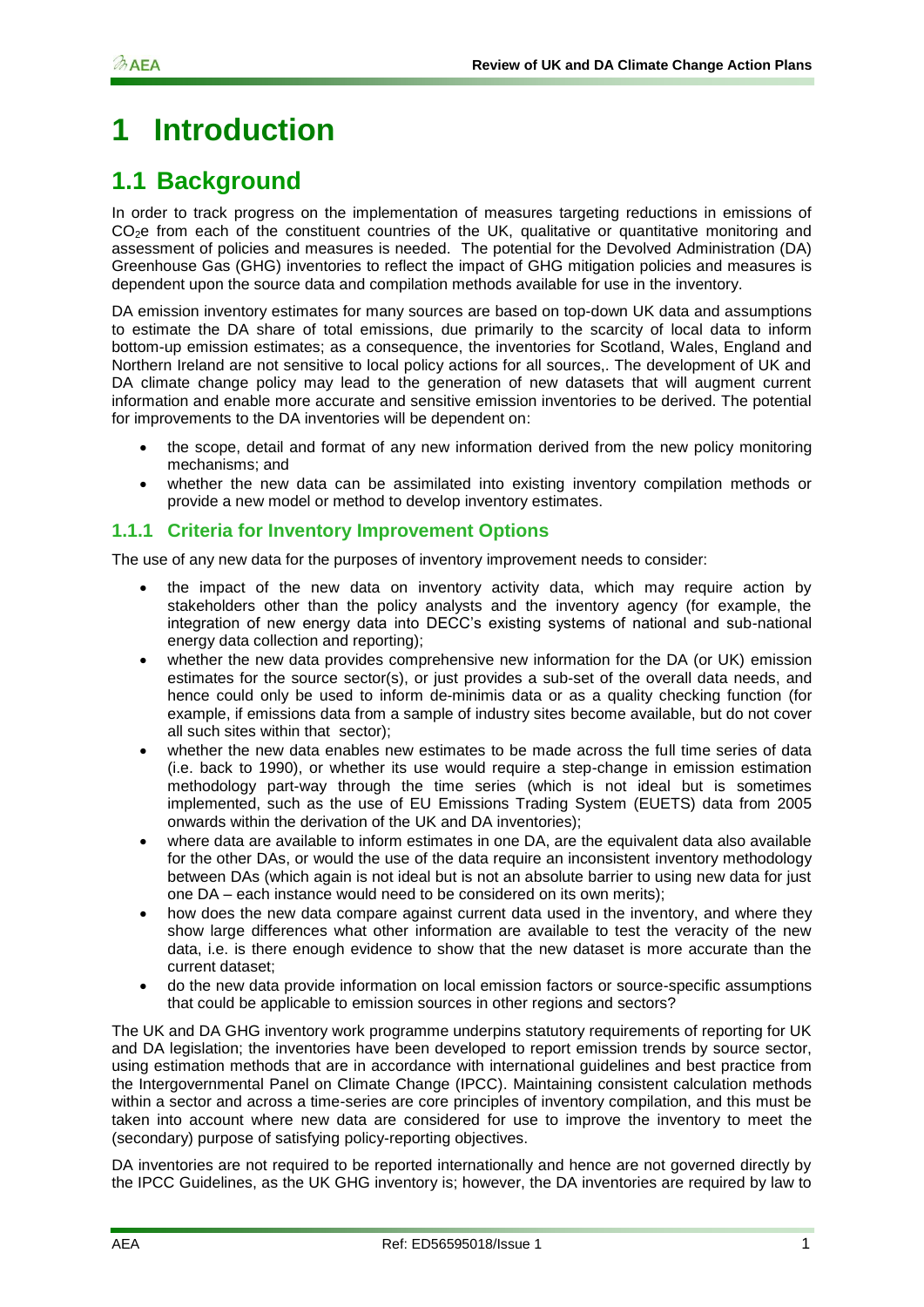follow international reporting standards where practicable (e.g. Climate Change (Scotland) Act 2009 s.17(3) and s.19). The quality assurance system that underpins the UK (and DA) inventory currently ensures that IPCC methods are consistently applied, but many of the current DA inventory methods rely heavily on assumptions and proxy data to estimate the DA share of the UK inventory total. This is not ideal for the purposes of tracking progress against national GHG reduction targets, and hence a more detailed dataset is needed.

#### **1.1.2 Inventory Sensitivity to Policy Actions**

Where policy implementation leads to reductions in activity data (e.g. fuel use) which is reported within national (UK) statistics, the inventory will usually reflect those policy impacts within the UK and DA inventories as a whole. However, the sensitivity of the current UK and DA inventory methods is such that:

- **Policy-specific sensitivity**. Impacts of specific policies cannot be identified in isolation from other policies and drivers within a given source sector (in most cases). The potential for the inventory to quantify and report will be restricted by the overlapping nature of many related policies, e.g. energy efficiency packages and the limited nature of the data that will be available in terms of the fuel savings (and associated emissions) that can be attributed to specific measures;
- **DA Inventory methods**. For most emission sources, there is no "bottom-up" set of DAspecific activity data upon which to base the emission estimates, and hence many of the DA estimates are based on proxy data and assumptions. As a result, the data sensitivity to DA policy actions is poor for many source sectors, and emission reductions (whilst evident in the UK sector estimates) may be "smeared" across all of the DAs, rather than distinctly reflected in each DA inventory. For example, if new energy efficiency campaigns in Scotland affect the local energy use within the domestic sector, this policy impact will only partially be reflected in the Scottish GHGI. Domestic use of gas is locally referenced, and so the reduction in gas use will be reflected, and the same can be said for electricity use. However, the impacts on use of solid and liquid fuels will not be reflected in the Scottish inventory as the method currently uses a UK-wide mapping technique which may reflect the Scotland-specific housing stock but cannot track the local sales of oils and solid fuels in the sector.

The DA GHGI improvement programme seeks to incorporate new, more detailed source data to develop the inventory methods to better reflect the overall impacts of policies at the DA sector level; note, however, that the DA GHG inventories do not provide a mechanism to directly track policyspecific impacts. Monitoring and tracking impacts of specific policies is not directly possible through an inventory.

#### **1.1.3 The UK and DA GHG Inventory Improvement Programme**

The UK and DA GHG inventories are reviewed annually, with priorities for new research and method improvement agreed and commissioned via the National Inventory Steering Committee (NISC), managed by DECC and attended by the DA Government Climate Change policy leads.

The improvement programme seeks to review new data sources in order to enhance the accuracy and robustness of the inventories. The review of Climate Change Action Plans undertaken in this study has identified several new sources of data that may enable method improvements for the UK and DA inventories, and these are highlighted below.

The task objective is to identify new data sources and review the robustness of current DA GHG inventory data to tracking the mitigation options identified in each country's Climate Change action plan (or equivalent). The main aim of the review is to assess how sensitive the inventory is/ will be in tracking progress against policy actions on a year-by-year basis and over a longer (e.g. 10 year) period.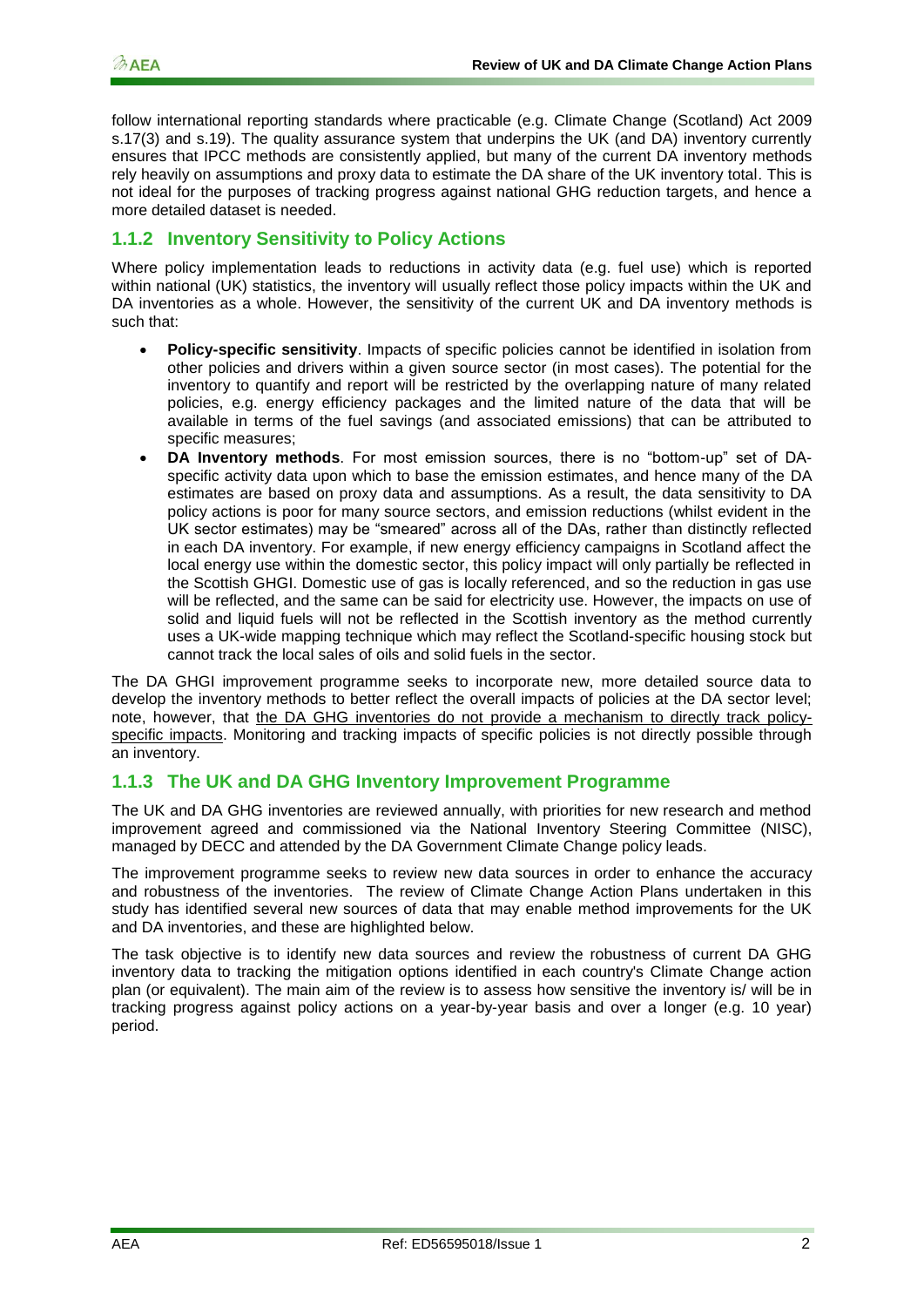### <span id="page-6-0"></span>**1.2 Study Approach**

The study team has reviewed a wide range of UK and DA policy documents, to assess the DA inventory sensitivity for the main policy actions that are being implemented or are planned to be implemented. The documents / materials reviewed include:

- **UK**: Low Carbon Transition Plan, Low Carbon Transport, Delivering the Low Carbon Transition Plan;
- **Wales:** Climate Change Strategy for Wales: Delivery Plan for Emission Reduction, Renewable Energy Route-map for Wales;
- **Scotland**: Low Carbon Scotland: The Draft Report on Proposals and Policies, Scottish Rural Development Programme, Scottish Soil Framework, Zero Waste Plan, Scottish Building Standards (website), Public Bodies Climate Change Duties, Energy Assistance Package.

Further road transport related policy documents have also been reviewed as part of another GHGI improvement plan task. The report accompanying task 23 (Road Transport, Phase 2 UK/DA) gives further detail on road transport policies discussed in this document.

This brief report summarises the main findings of this review, and is intended to support the decisionmaking for the next phase of DA inventory improvement research. Note that the focus of this study is on the IPCC sectors of **Energy, Industrial Processes and Waste**, for which AEA is the contracted inventory agency. There are separate contractors that lead on the agriculture and Land Use, Land Use Change & Forestry (LULUCF) inventories, and hence these sectors are omitted from this report as they are responsible for separate inventory improvement programme contracts.

A more comprehensive assessment of the policies and measures is included within a supporting spreadsheet to this report, providing a summary of policies and measures within each National Communication sector, with comments to highlight inventory-specific issues for each policy. Within the main body of the report below, the information is presented aligned with geographical coverage of the policies reviewed. However, as an alternative approach, the report Annex presents the information by National Communication sector, together with some background to the inventory methodology and current source data (and limitations), and how the policy information may feed into the wider UK and DA inventory improvements on a sector-by-sector basis.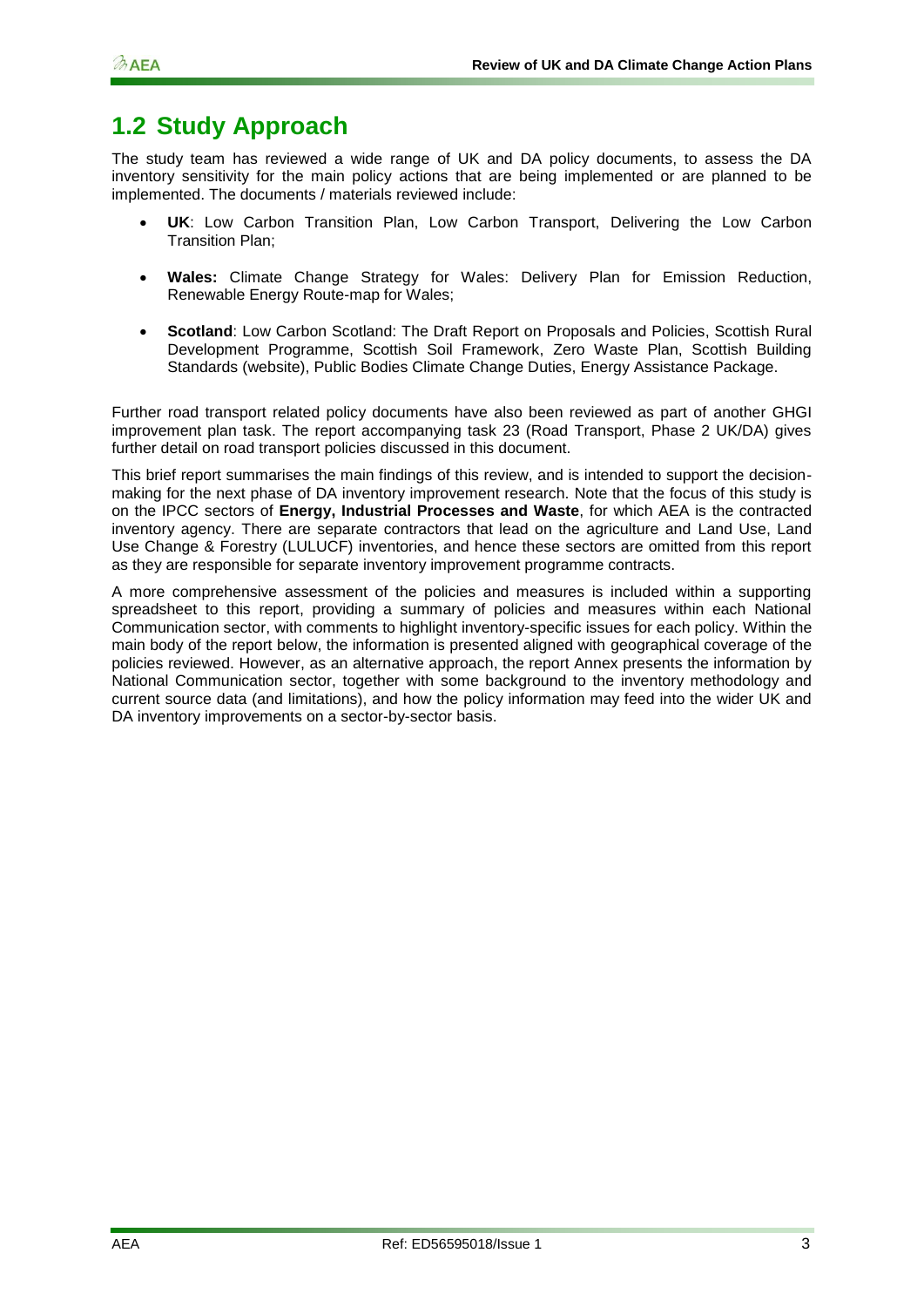### <span id="page-7-0"></span>**2 Study Findings**

This section of the report gives a summary of the main study findings. The prioritisation of the literature review and investigation of options for inventory improvement has considered policies to be of greater significance for inventory improvements where:

- the policy is likely to generate new datasets which could be used in the inventory;
- the policy impacts will not be reflected in the DA inventory and it has highlighted an area of the inventory where improvement work could be prioritised; or
- the policy is likely to cause a significant reduction in emissions in one of the constituent countries but reductions are only likely to be observed at a national level.

### <span id="page-7-1"></span>**2.1 UK Policies**

The Low Carbon Transition Plan and associated Low Carbon Transport paper have been reviewed and the policies within the documents have been assessed with regard to the national and DA inventory. The main UK policies that may be useful in future inventory improvement research are summarised below.

#### **2.1.1 Policy Mechanisms that may Generate New Data**

The following UK policies may provide new datasets or useful information which could be used within the national and DA GHG inventories.

- **Energy Supply/Energy Users:** *CRC Energy Efficiency Scheme.* DECC and the Devolved Administrations are looking to develop the current system of CRC reporting in order to explore whether better disaggregated (DA) data by sector could be delivered through CRC in Phase II of the scheme. The current CRC reporting system provides very little geographical referencing of energy use data by participants, and various options are being explored. The CRC only covers a limited scope of each sector and hence is limited in its usefulness for the inventory, as it will not provide comprehensive data for sites, sectors, localities/regions.
- **Energy Supply/Energy Users:** *the Renewable Heat Incentive and Feed in Tariffs (FITS)* are intended to include measures to monitor the progress of these policies on an annual basis. At present, the Sustainable Development Commission (SDC)<sup>1</sup> database provides some information. However, at this stage it is not possible to identify what sort of data will be available, and hence how useful this will be to the development of the UK and DA GHG inventories. The focus on development of a more decentralised electricity generation and heat delivery systems (including growth of renewables) in the UK will require a more detailed analysis of local energy demands and this is likely to prompt more detailed data for use in the inventories. Energy mapping tasks have recently been commissioned by the Scottish Government, for example.
- **Energy Supply/Energy Users:** *Smart metering.* **I**t is intended to roll out smart meters to all domestic and non-domestic buildings. At present, there is some uncertainty in the split between industrial/ commercial and the domestic sector in the sub-national electricity consumption dataset. DECC and the Devolved Administrations are working to improve the sub-national energy consumption statistics. The policy is targeted at encouraging reductions in fuel consumption by users by increasing awareness and it should provide a useful datasource facilitating the quantification of energy consumption by properties. If this information is made available and also identifies whether the property is commercial, domestic or public this could represent a very valuable data-source, particularly for the end-user inventory.
- **Business/Domestic/Public:** *Energy Performance Certificates (EPCs) and Display Energy Certificates (DECs).* EPCs and DECs promote the improvement of the energy performance of buildings in England and Wales. Further research would be needed to assess what data are available from these policies and how they could be used to improve the inventory. These policies currently only cover England and Wales however.

<sup>1</sup> <sup>1</sup> The Sustainable Development Commission was closed on the 31<sup>st</sup> March 2011.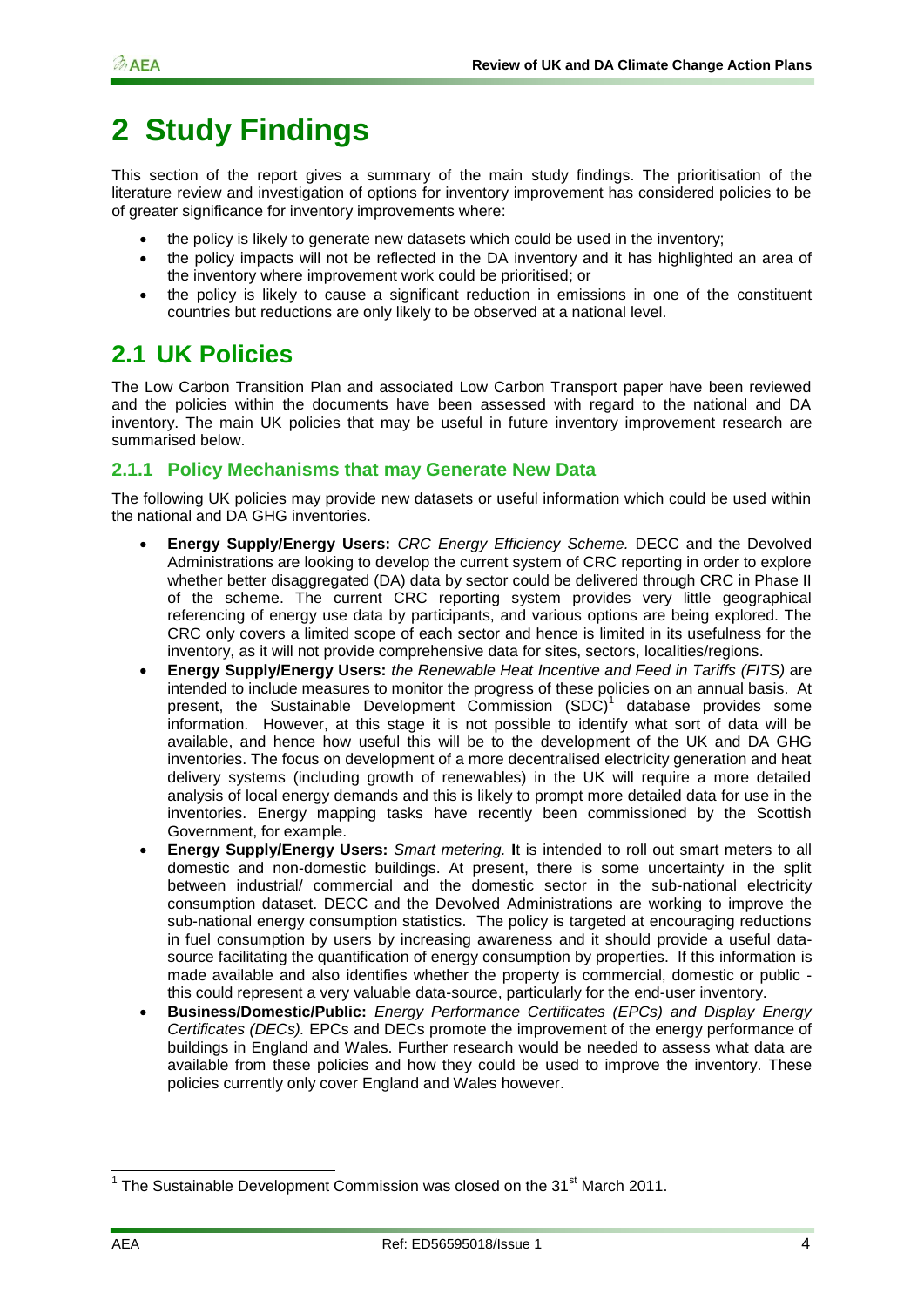### **2.1.2 Priority Policy Areas for Inventory Improvement**

The following UK policies have highlighted areas of the inventory which are regarded as priorities for improvement, either to enable the inventory to show regional variations in emissions or for emissions reductions to be shown in the inventory at all.

- **Waste:** EU and UK-wide initiatives such as landfill tax are aimed at diverting waste from landfills. The impacts of these policies will not be felt at DA level unless DA-specific landfill models are developed that enable all local assumptions / factors to be considered in isolation, rather than relying on a composite UK model for the sector.
- **Energy Supply/Energy Users:** *CHP.* A range of UK and DA policies aim to promote this type of decentralised energy supply, as well as small scale renewable generation. These policies can be "problematic" for the inventory in so far as they do not map well onto the reporting format (by IPCC or NC sector, as they cut across many sources) and there are unclear definitions to segregate data for fuel use in many (usually small to medium-scale) power and heating units. This therefore means that tracking of emissions relating to these policies can be difficult. More work is needed here to explore the detail of additional reporting mechanisms that will be implemented through these policy measures.

### <span id="page-8-0"></span>**2.2 Welsh Policies**

During this project the WAG Climate Change Strategy Emissions Reduction Plan has been reviewed and the policies within the document have been assessed with regard to the national and DA inventory. The main Welsh policies that may be useful in future inventory improvement research are summarised below.

#### **2.2.1 Policy Mechanisms that may Generate New Data**

The following Welsh policies may provide new datasets or useful information which could be used within the national and DA GHG inventories.

- **Energy Supply/Energy Users:** *Increased biomass energy generation.* WAG has performed some interim analysis into the level of biomass energy generation currently being used. Biomass energy production is not currently included in the inventory as commodity balances for biomass do not exist below the national scale. If regional datasets were to be made available this may help with emissions mapping and regional emissions estimates.
- **Public Sector:** *Reducing the carbon footprint of Assembly Government estate, NHS and education services.* These actions have also been reviewed during a recent inventory scoping study on improving emissions estimates from the public sector<sup>2</sup>. These datasets can not currently be used directly within the inventory but with additional work to build on consistency of scope and reporting across the constituent countries could lead to significant improvement.

#### **2.2.2 Priority Policy Areas for Inventory Improvement**

The following Welsh policies have highlighted areas of the inventory which need improvement, either to enable the inventory to show regional variations in emissions or for emissions reductions to be shown in the inventory at all.

- **Energy Supply/Energy Users:** *Renewable energy policies (electricity).* The WAG Climate Change Strategy contains a number of policies relating to renewable energy generation. The DA End User emissions inventory now uses UK-wide electricity generation GHG per GWh factors so reductions in emissions due to electricity generated using renewable sources is in effect "spread" across the whole of the UK; the end user GHG inventory approach reflects the functioning of the UK-wide electricity supply grid, and provides a more stable carbon intensity factor upon which to base policy appraisal.
- **Energy Supply/Energy Users:** *Renewable energy policies (heating).* CO<sub>2</sub> emissions due to the combustion of biomass are not included in the DA inventory. They are included as a memo item in the UK inventory as per international requirements. Currently, the commodity

<sup>1</sup> <sup>2</sup> [http://uk-air.defra.gov.uk/reports/cat07/1006231328\\_Report\\_ED45322204\\_Issue\\_1\\_June2010.pdf](http://uk-air.defra.gov.uk/reports/cat07/1006231328_Report_ED45322204_Issue_1_June2010.pdf)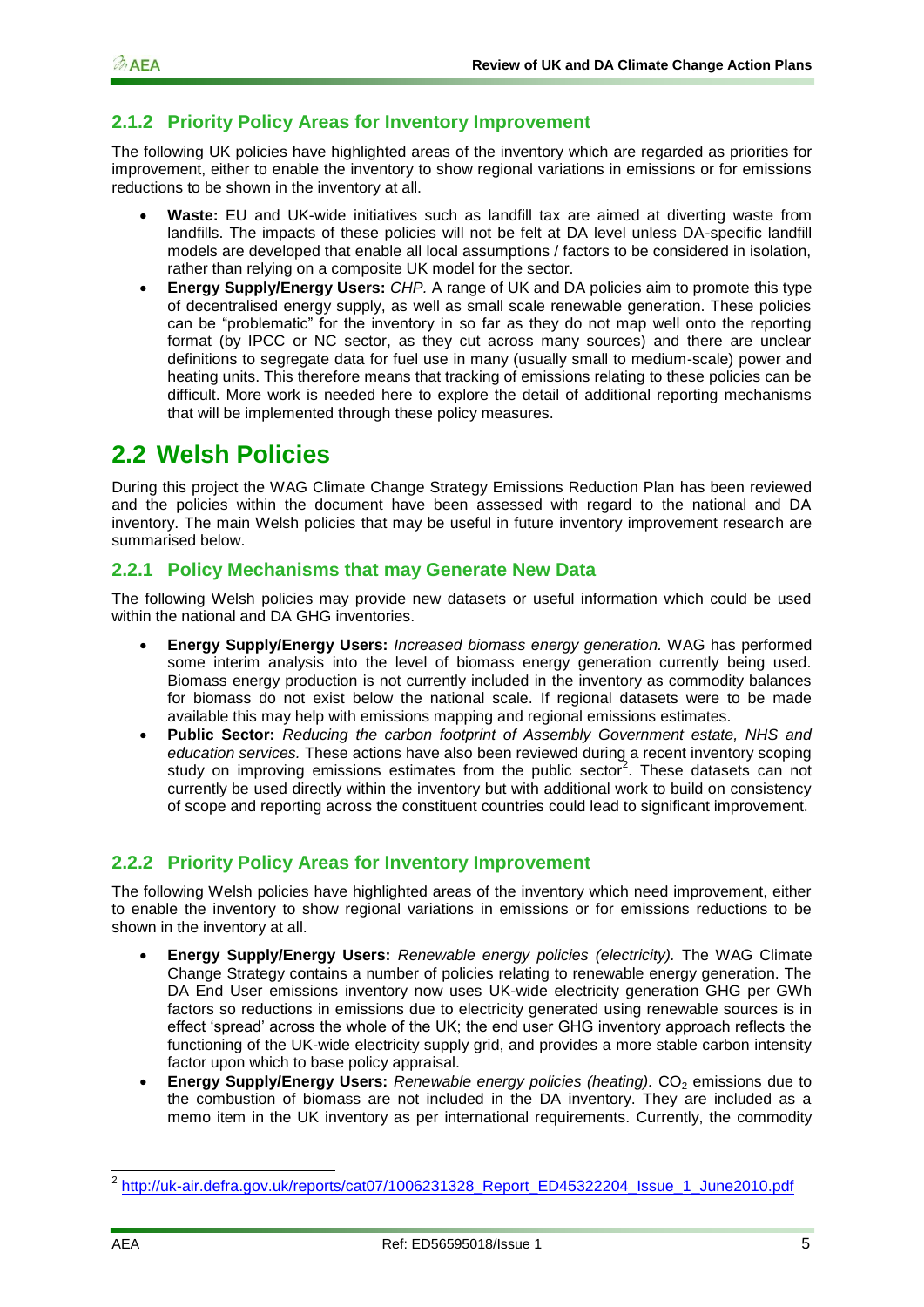balance tables in the annual DECC publication *The Digest of UK Energy Statistics* (DUKES) which contain national biomass statistics does not provide sub-national biomass data.

 **Waste:** *Diversion of biodegradable waste from landfill to recycling, composting and anaerobic digestion.* The impacts of these policies will not be felt in the Welsh inventory level unless DAspecific landfill models are developed that enable all local assumptions / factors to be considered in isolation, rather than relying on a composite UK model for the sector.

### <span id="page-9-0"></span>**2.3 Scottish Policies**

The study team has reviewed a wide range of Scottish Government policy documents and other webbased materials, starting with the Scottish Government Report "Low Carbon Scotland: Draft on Proposals and Policies" and then working through supporting policy documents to identify specific actions and new ideas. The main Scottish policies that may be useful in future inventory improvement research are summarised below.

#### **2.3.1 Policy Mechanisms that may Generate New Data**

The following Scottish policies may provide new datasets or useful information which could be used within the national and DA GHG inventories.

- **Waste:** *Waste Data Strategy.* SEPA are scheduled to develop a Waste Data Strategy which aims to deliver high quality data on waste in Scotland during the period of 2011-2025. SEPA has recently launched a public consultation (21<sup>st</sup> March 2011) seeking views on the overall aims, vision and scope of the proposed strategy, the waste data requirements, issues, outcomes and timescales. [www.sepa.org.uk/waste/waste\\_data.aspx.](http://www.sepa.org.uk/waste/waste_data.aspx) The future content of such a strategy could represent a new data source for the Scottish Inventory, depending upon on its content.
- **Waste:** *Waste Composition.* In 2008, the Scottish Government commissioned WRAP to undertake a macro level study of the composition of municipal waste collected by Local Authorities in Scotland. The final report was published in April 2010. [http://www.zerowastescotland.org.uk/document.rm?id=8938.](http://www.zerowastescotland.org.uk/document.rm?id=8938) This report describes the composition of municipal solid waste in Scotland from the physical analysis of waste collected by a representative sample of local authorities; this dataset provides information that can be directly applied within a Scotland-specific waste model to replicate that used in the UK GHG inventory, but it must be noted that this only provides a recent snapshot of waste composition, and the historic data for waste disposals in Scotland may still need to rely on UK-average data. The impacts of Scottish waste policies and achievement of waste targets by councils and Scottish Government will not be reflected in the Scottish GHG inventory unless a Scotland-specific landfill model is developed to enable local assumptions / factors to be considered in isolation, rather than relying on a composite UK model for the sector.
- **Public Sector:** *Public sector duties.* The Energy Efficiency Action Plan commits to ensuring that public bodies commit to undertake the Carbon Trust's Carbon Management Programme if they have not already done so. This policy may represent a useful data-source for the inventory in terms of fuel consumption by public sector organisations. However, this is dependent on the nature and transparency of the quantification methodology adopted and availability of the information.

In addition to the potential new data sources outlined above, the Scottish Government has outlined a new reporting framework which will use a number of key indicators to provide a qualitative indication of progress on the implementation of energy efficiency initiatives (under the Energy Efficiency Action Plan). The aim of this is to provide supportive information to the headline target. The detail of these indicators is not yet clear. It may be that qualitative data will not be directly useful to inform inventory estimates, but nevertheless the energy efficiency policy area is a very high priority for improvement, as it cuts across so many sectors with high emissions under the Scottish Government's domain, covering by source and end user inventories. Hence this is a high priority for a "watching brief" on the development of the energy efficiency action plan indicators; the AEA team is in periodic contact with the Scottish Government EEAP team, should any new data become available for either inventory or mapping applications.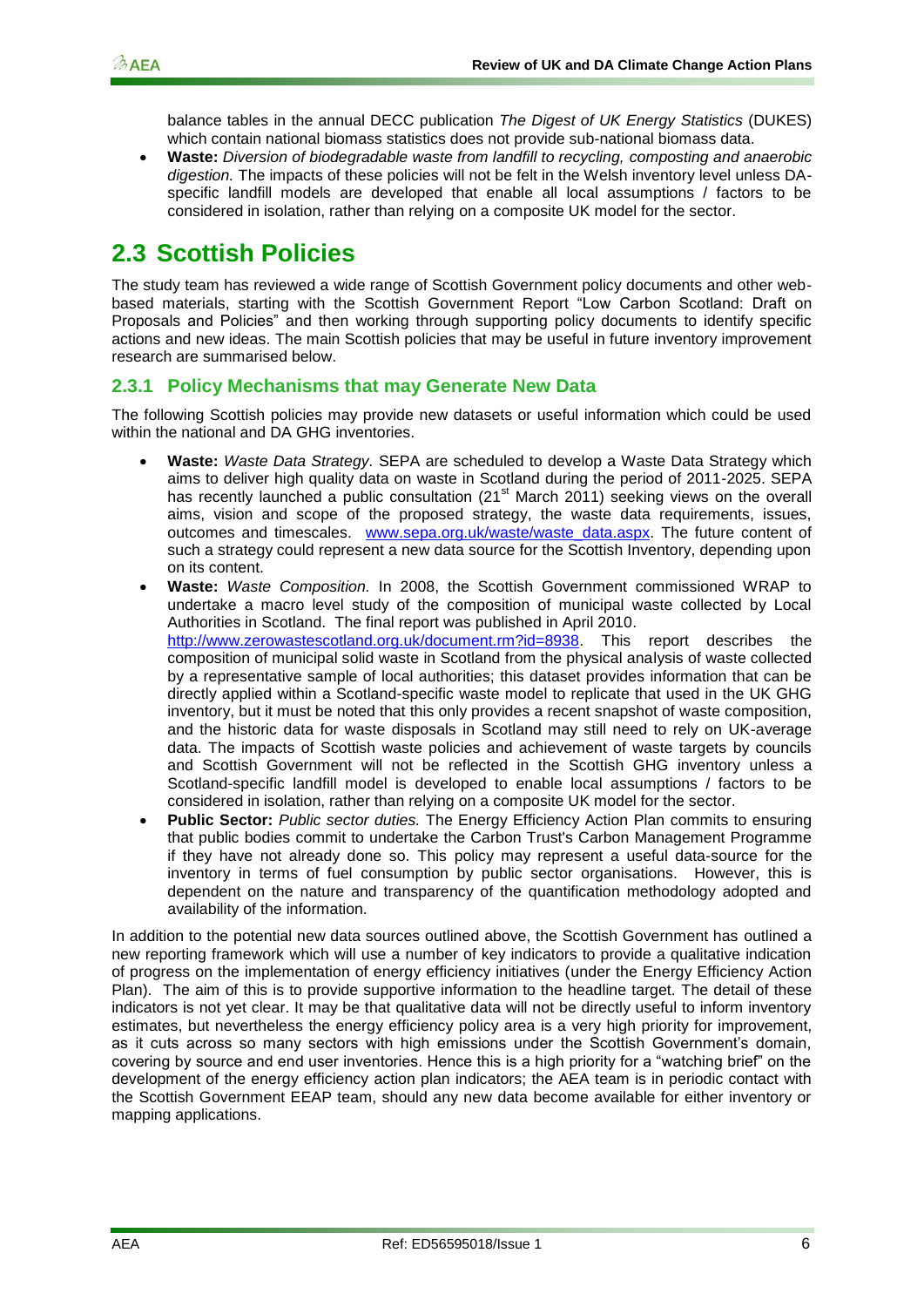#### **2.3.2 Priority Policy Areas for Inventory Improvement**

The following Scottish policies have highlighted areas of the inventory which need improvement, either to enable the inventory to show regional variations in emissions or for emissions reductions to be shown in the inventory at all.

 **Waste:** *Zero Waste Plan.* The current DA GHGI methodology is only able to disaggregate emissions from waste disposal to the relevant country by using the total amount of waste disposed in that country. Currently there is no method to take into account waste segregation, disposal best practice or abatement below a national level. The UK model has undergone an overhaul in the last inventory cycle, and some improvements to consider DA-specific waste composition data have been built into the UK model, but more work is needed to develop a DA-specific model to improve the landfill emission estimates and take consideration of the methane capture and oxidation measures (flares, engines) in Scottish landfills.

### <span id="page-10-0"></span>**2.4 English Policies**

Within the UK Low Carbon Transition Plant there are a number of England-specific policies. In the accompanying spreadsheet, these have been separated as "Policies affecting England" in the first column. No England-specific policies were identified as high priorities for action with the energy, industrial process or waste sectors.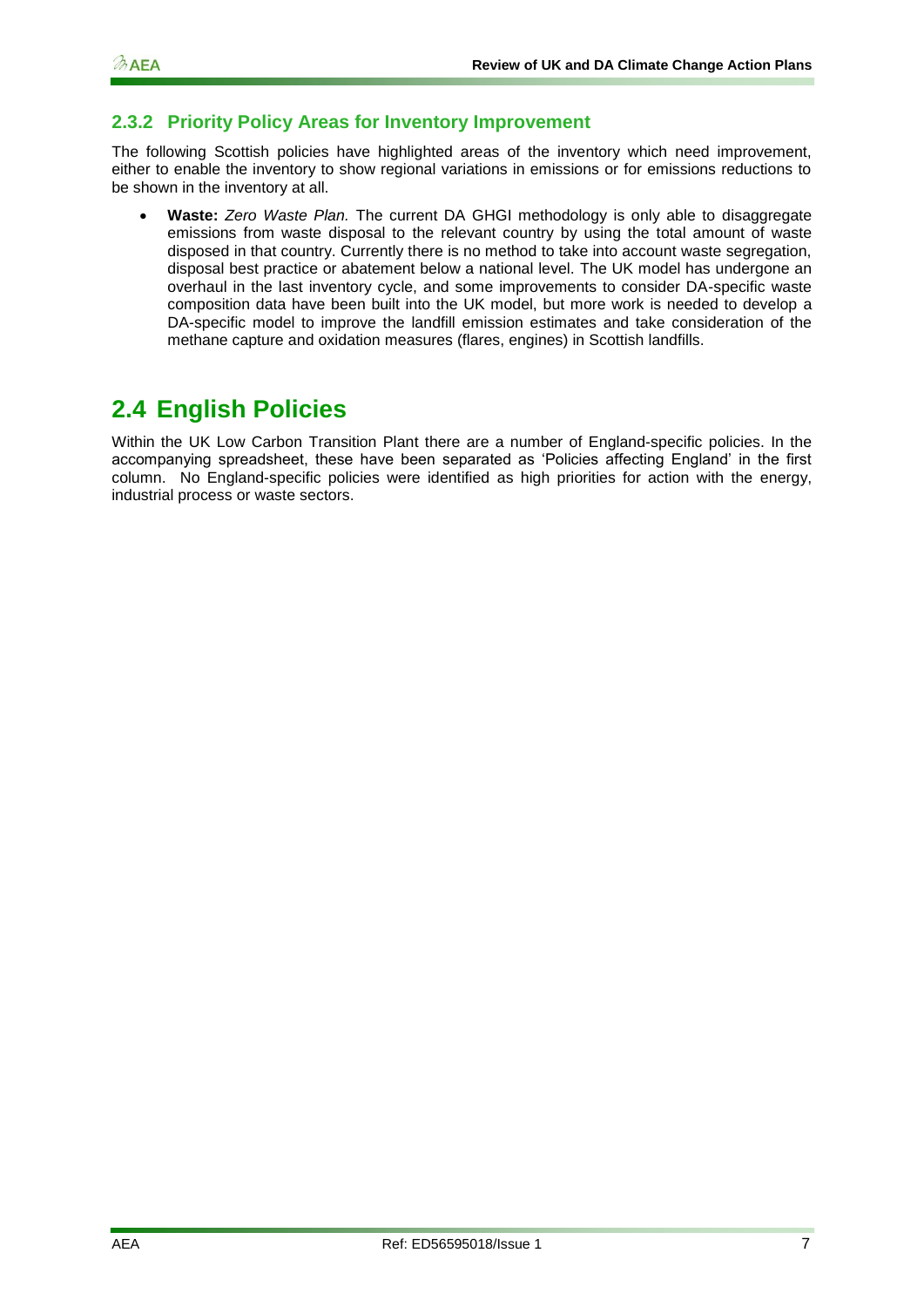### <span id="page-11-0"></span>**3 Summary and Recommendations**

There are a wide range of new policy initiatives at all levels of Government in the UK aimed at achieving GHG emissions reductions through all sorts of different policy levers and across all sectors. This short study has enabled the inventory team at AEA to do an initial review of several of the key UK and DA climate change policy documents to identify the most likely source sectors and policy areas where inventory improvements may be achieved through the use of new data from policy research, tracking or annual / periodic reporting mechanisms. This supplements the annual review of the DA GHGI data sources, and is part of the UK and DA GHG Inventory Improvement Programme.

There are a number of policy mechanisms and new reporting systems that we have reviewed, and below there is a series of recommendations for DECC and the DAs to consider within future inventory improvement work.

In many cases, the systems of policy monitoring and reporting are still under development, and hence there are many areas where the detail of what can be achieved through further research of these information sources is not clear. In all cases outlined below, we expect that there are useful data to either:

- inform national and sub-national energy statistics (and hence feed into inventory estimates);
- directly inform local / regional / national emission estimates; or
- as a supplementary dataset to improve current estimation methods (e.g. energy mapping work, revisions of underlying assumptions to estimate the DA share of UK emission totals).

The emission sources identified as the highest priorities for further research to augment current data and inventory methods are:

- **Waste**. New DA reporting mechanisms could inform the development of DA-specific models using available policy data (e.g. Scottish Zero Waste Plan, WAG policy on biodegradable waste targets);
- **Energy Supply** and **Industry**. The REPI dataset (England and Wales IPPC sites only) has been analysed in a scoping study by AEA, and there is site-specific energy data (including electricity data) that could be used to improve the level of sector resolution for estimates from all regulated industrial sites in Wales, including many sites in the non-traded sector. The access to electricity data is especially pertinent in Wales where the WAG targets include estimates of end user emissions from electricity use by traded and non-traded industrial sites;
- **All energy sectors**. The Low Carbon Transition Plan has a wide range of targets and performance indicators that could provide useful data for specific sectors. (More detail is included for each sector in the report annex). The scope and detail and reporting system for these indicators needs further review to assess its usefulness and links to inventory data;
- **Business, Energy Supply** and **Industry**. Climate Change Levy Information is expected to provide site-specific energy use data for a wide range of sites in industrial and commercial sectors. Access to the data may be limited due to commercial confidentiality, however;
- **Business and Public**. Energy Performance Certificates and Display Energy Certificates for building energy use could be used directly to inform energy use estimates by fuel, by sector, by location, or to improve the energy mapping methodology currently used in the sub-national energy statistics analysis;
- **Public**. FReM (Treasury public sector energy reporting system) sustainability reporting for the public sector is a new data resource that may be very useful for energy and inventory work, depending on its scope and the level of detail in the annual carbon reports by public sector organisations, but the benefits of accessing these data are unclear at present.

As a "second tier" of options and data sources, the following is a list of policies and (developing) datasets which are expected to be useful in future inventory development, but either are not at a stage to be directly useful yet, or they are aimed at policy areas (e.g. development of renewable energy resources) that are not likely to be directly useful for significant inventory improvements but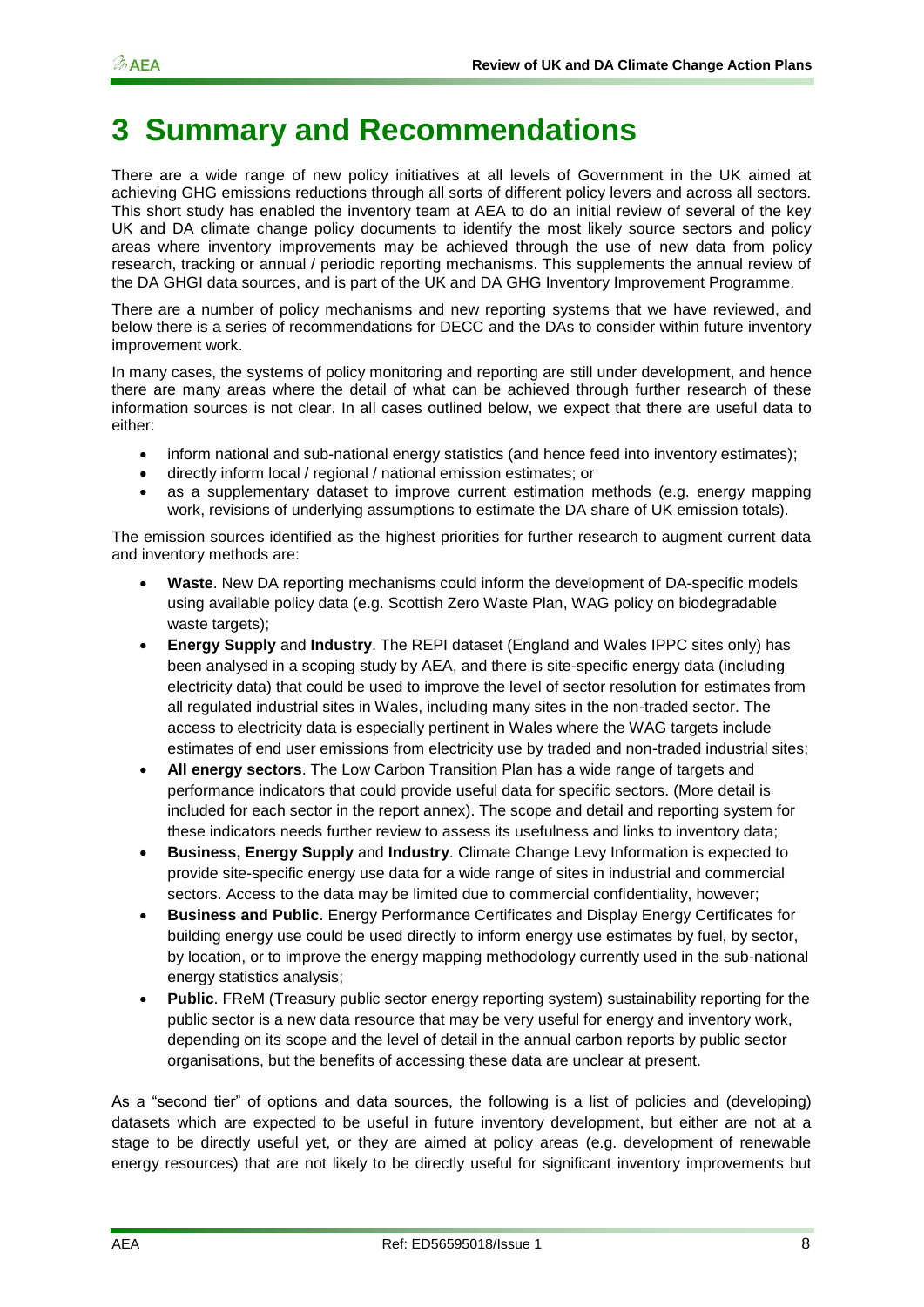may lead to the generation of useful research and data (e.g. they infer a need for better energy mapping for the purposes of policy appraisal):

- SG efficiency indicators and supporting datasets. (*For example, the Scottish Government Building Standards team are commissioning new databases to collate available data on Scottish building stock, including a database of Display Energy Certificates. These databases*  will in time provide a Scotland-specific dataset to improve the energy mapping work that *underpins sub-national energy use estimates).*
- WAG climate change indicators and Renewable Energy Route-map indicators
- CRC data.
- Green Deal information.
- Renewable Heat Incentive, Renewables Obligation Targets, WAG Renewable Energy Routemap Indicators, and all impacts on data from RESTATS and within DUKES
- Any rail and shipping information arising from policy work. *(None has been explicitly identified, but transport policies are evident that cite the need for greater rail electrification, for example, which infers greater focus on the rail sector energy data in future.)*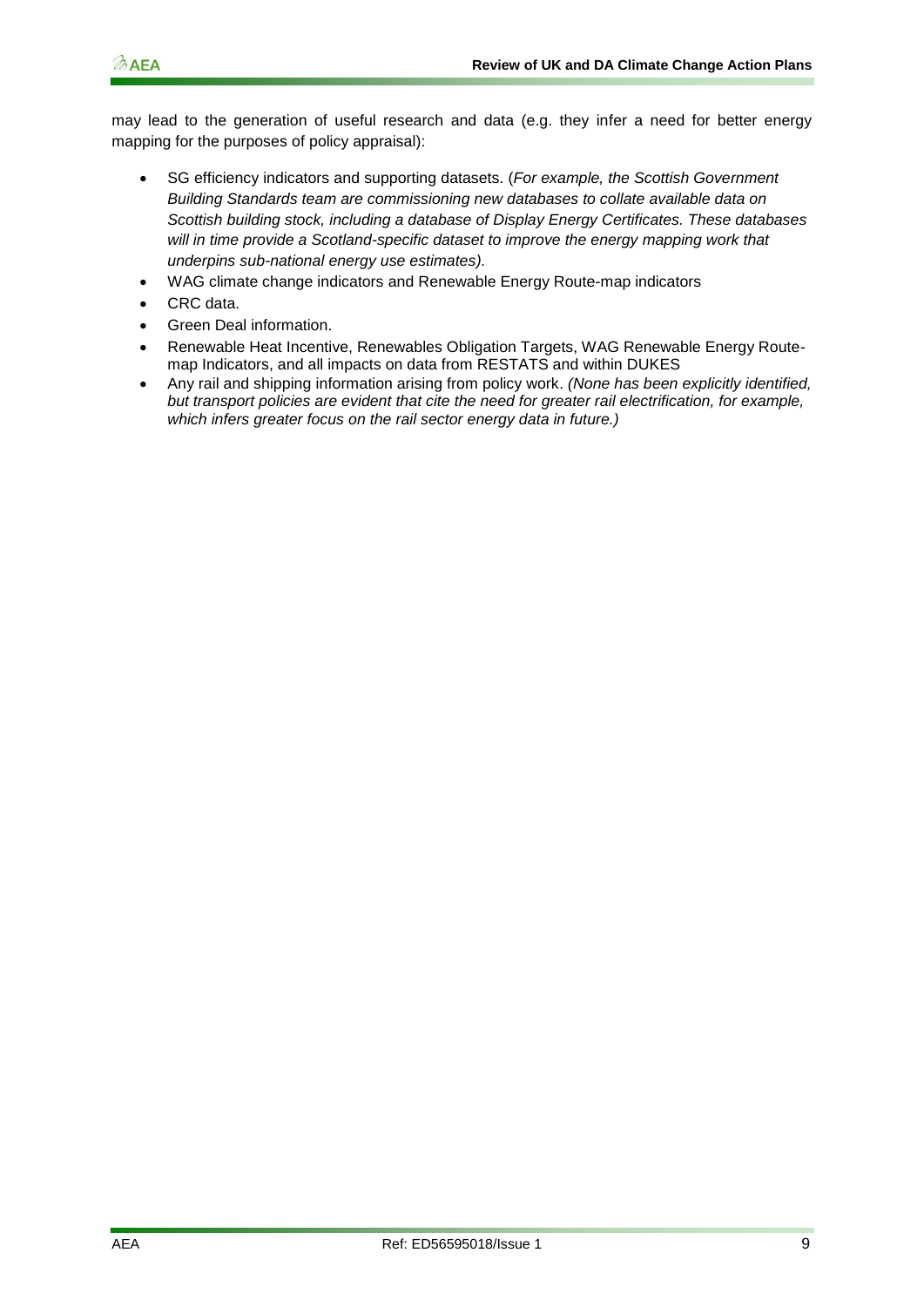# <span id="page-13-0"></span>**ANNEX: Summaries by NC Sector**

### <span id="page-13-1"></span>**Transport**

The range of transport policies at UK and DA level tend to fall into several broad categories or themes, and some of these lead to ideas for future work in the DA GHGI development. None of the policies can be tracked in isolation, as regards their specific contribution to emission reductions that are evident within the DA inventory total. Using current inventory methods, DA emission estimates in the road transport and aviation sector are (in general) sensitive to local policy actions and changes in transport choices by the public, whereas the rail and shipping methods are more basic and less sensitive to local policy actions and tend to be dependent on UK data and trends.

*For more information on road transport policies and their impact on the UK/DA inventories, see the report accompanying task 23 of the GHGI Improvement Programme.*

| DA/UK                   | <b>Policy Type</b>                                                                                                | <b>Comment</b>                                                                                                                                                                                                                                                                                                                                                                                                                                                                                                                                                                                                                                     |
|-------------------------|-------------------------------------------------------------------------------------------------------------------|----------------------------------------------------------------------------------------------------------------------------------------------------------------------------------------------------------------------------------------------------------------------------------------------------------------------------------------------------------------------------------------------------------------------------------------------------------------------------------------------------------------------------------------------------------------------------------------------------------------------------------------------------|
| <b>UK</b><br>and<br>DA  | Specify vehicle standards<br>specific<br>promote<br>or<br>schemes to upgrade the<br>vehicle fleet to increase the | There are several policies that seek to implement new<br>emissions targets for vehicles (e.g. EU directives), plus<br>a few grants schemes etc aimed at specific sections of<br>the fleet (e.g. public sector, buses, electric vehicles)                                                                                                                                                                                                                                                                                                                                                                                                           |
|                         | use of lower carbon vehicle<br>alternatives.                                                                      | All of these will be reflected in the DA inventories by<br>virtue of the vkm data according to vehicle type<br>combined with the local registration data which will<br>reflect the composition of the DA fleet, providing that (i)<br>there is updated research available to inform the<br>vehicle-type fuel efficiency data within the (UK) model,<br>and (ii) that the vkm and registration data are provided<br>at a level of detail that enables the identification of the<br>use of lower-carbon vehicle technologies. Overall<br>reductions in fuel use will be picked up in national<br>energy stats and hence feed through to the UK GHGI. |
| <b>UK</b><br>and<br>DA  | Uptake of biofuels to either<br>5% or 10%                                                                         | The current method assumes a UK-wide average for<br>biofuel uptake, Therefore, if WAG or SG decided to go<br>for 10% locally (rather than 5% nationally) this wouldn't<br>be reflected in the inventory as it stands - the effect<br>would be smeared across the UK.                                                                                                                                                                                                                                                                                                                                                                               |
| SG<br>and<br><b>WAG</b> | efficiency.<br>Freight<br>Help<br>reduce waste journeys and<br>get freight onto rail.                             | Where these efforts lead to reduced vkm data for<br>HGVs and LGVs, then the effects will be directly<br>accounted for in the DA inventories. However, this<br>does highlight a key weakness in the DA dataset with<br>regard to rail fuel use and freight activity, which is<br>currently poor and relies on a very limited gas oil<br>dataset, with assumptions from periodic rail industry<br>consultation to assess DA shares of UK activity.                                                                                                                                                                                                   |
| All                     | Better planning, behaviour<br>change, better info, etc                                                            | Much of these policy messages are aimed at<br>promoting public transport and getting more people on<br>bikes, on foot, out of cars.                                                                                                                                                                                                                                                                                                                                                                                                                                                                                                                |
|                         |                                                                                                                   | In the main, the effects will be shown locally in the<br>inventories due to lower vkm data for road vehicles.                                                                                                                                                                                                                                                                                                                                                                                                                                                                                                                                      |
|                         |                                                                                                                   | As above the main weakness is likely to be the poor<br>standard of <b>rail emissions data</b> .                                                                                                                                                                                                                                                                                                                                                                                                                                                                                                                                                    |
| <b>WAG</b>              | Rail electrification                                                                                              | Where this leads to lower road transport activity, then<br>the reduced vkm data for Wales will ensure that the<br>effects are shown in the inventory. Where it leads to                                                                                                                                                                                                                                                                                                                                                                                                                                                                            |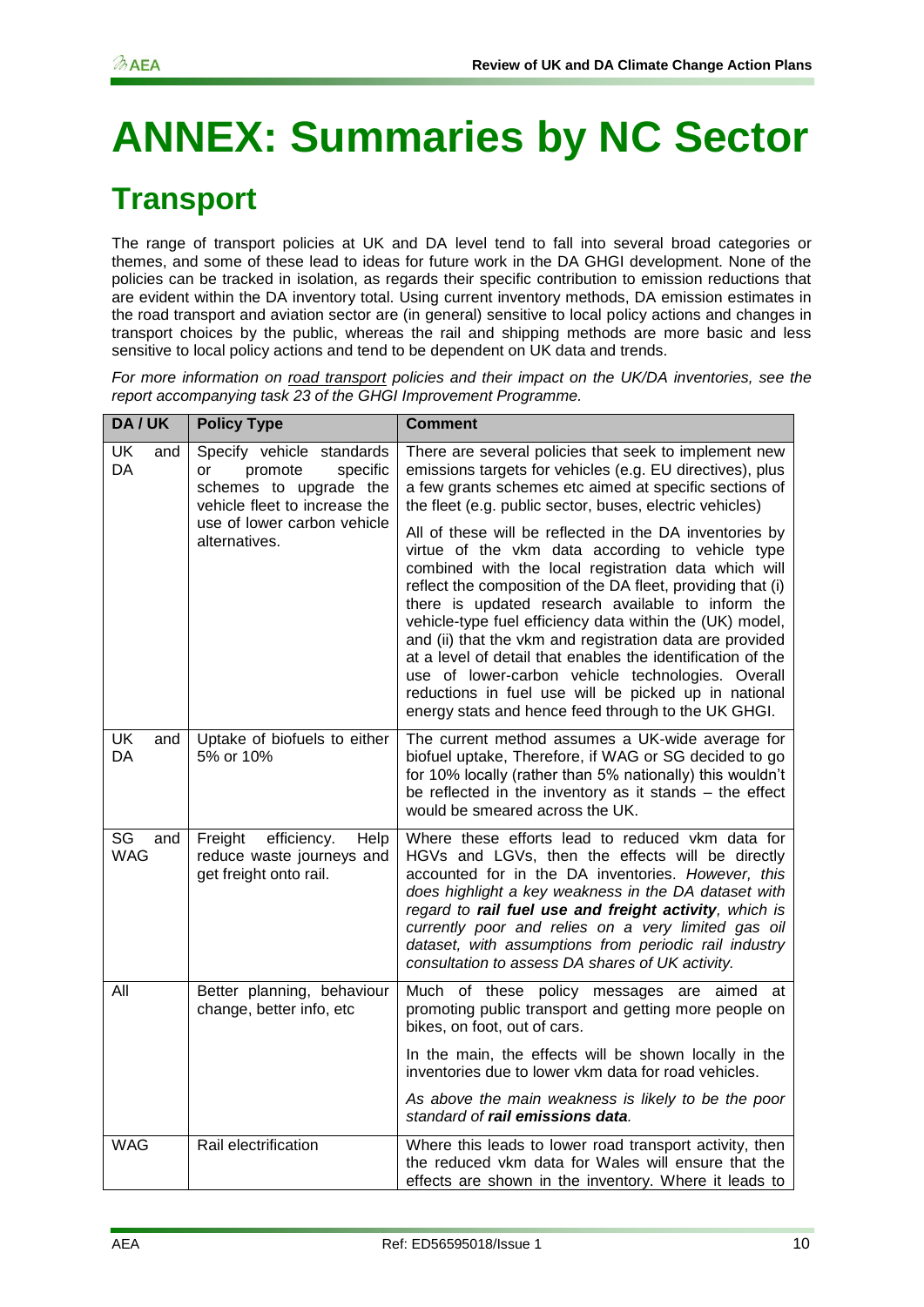|           |           | more rail use and lower gas oil use on the railway, this<br>might be seen in the Wales inventory, but it is unlikely<br>due to the poor sensitivity to local fuel use data in this<br>sector.                                                                                                                                                                                                                                                                                                                                                    |
|-----------|-----------|--------------------------------------------------------------------------------------------------------------------------------------------------------------------------------------------------------------------------------------------------------------------------------------------------------------------------------------------------------------------------------------------------------------------------------------------------------------------------------------------------------------------------------------------------|
|           |           | The end user estimates for rail are also based on very<br>rough assumptions about the DA share of rail activity.                                                                                                                                                                                                                                                                                                                                                                                                                                 |
|           |           | There is significant scope for improvement here, but<br>note that the overall significance of the rail sector<br>emissions is quite low.                                                                                                                                                                                                                                                                                                                                                                                                         |
| <b>UK</b> | Fuel duty | This should lead to reduced vkm data for all DAs, and<br>the level of impact should be reflected in the DA<br>inventories.                                                                                                                                                                                                                                                                                                                                                                                                                       |
| All       | Aviation  | We haven't really come across anything specific to<br>aviation (probably EUETS Phase III is the over-riding<br>issue on the horizon here).                                                                                                                                                                                                                                                                                                                                                                                                       |
|           |           | Note that the aviation inventory method is very detailed<br>and is based on local data, so we would anticipate that<br>aviation-specific policies like third runways etc would<br>be reflected directly in the DA inventories.                                                                                                                                                                                                                                                                                                                   |
| All       | Shipping  | Similarly for shipping, very little is evident, but the<br>inventory method is simplistic and would need to be<br>overhauled to provide any great degree of policy<br>sensitivity. The UK method has just been revised to<br>determine more "bottom-up" national estimates. It may<br>be possible to use that Entec research to determine a<br>better DA split for the shipping data, but unless this is<br>done annually there will be no tracking of policy<br>actions, just a better baseline and assumption of UK<br>trends applied to that. |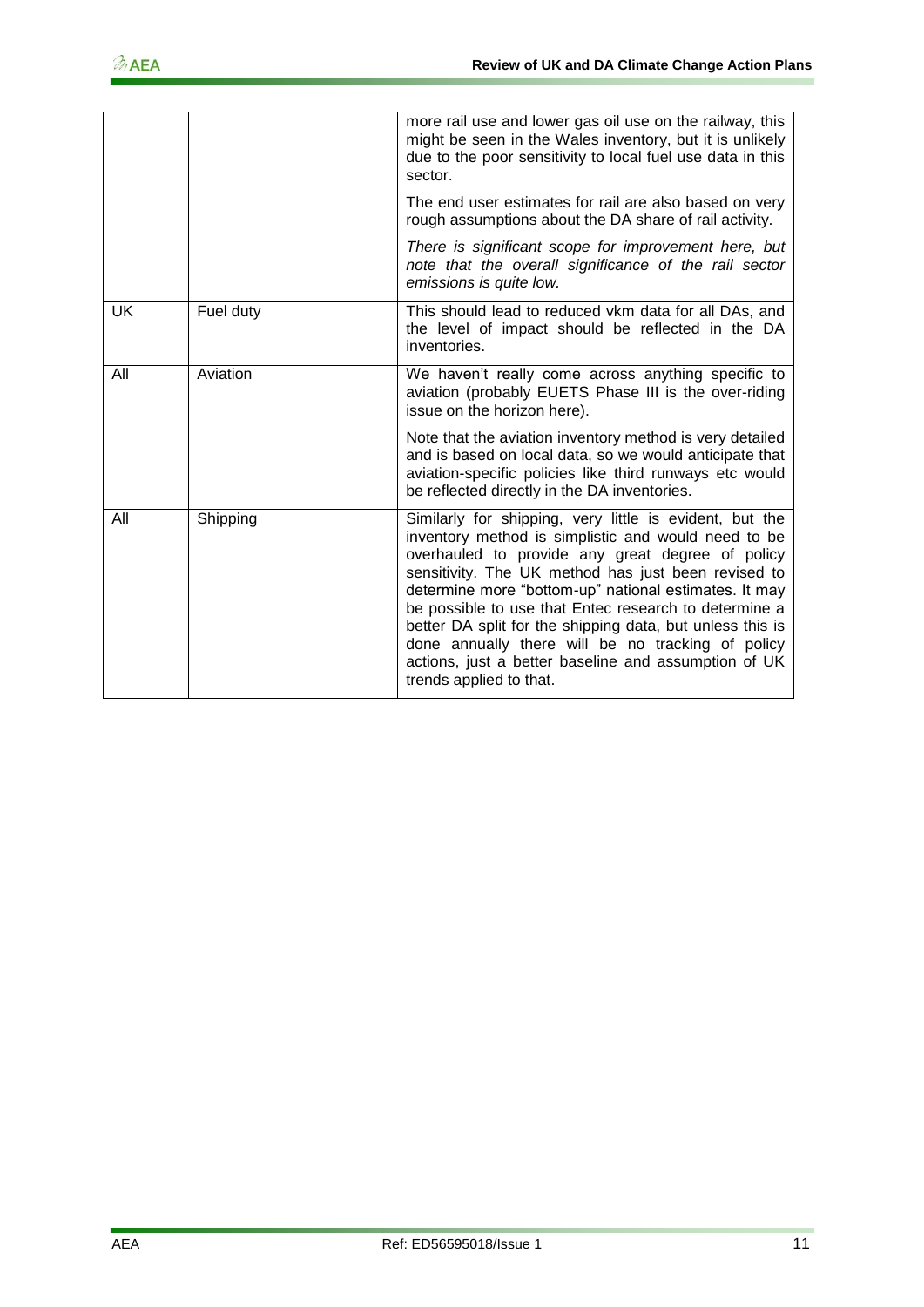### <span id="page-15-0"></span>**Waste**

The current landfill model and DA method relies upon UK-wide assumptions and factors, and the DA estimates are generated using a simple approach to apply annual data on MSW disposal to landfill. There is significant scope for improvement of the method, but nothing has been done in recent years, as we knew that the UK model was under review and indeed it has just been overhauled for the 1990- 2009 dataset, for which we provided the contractor with the new range of DA data (e.g. waste composition studies) to integrate into the model.

More work is needed, though, to co-ordinate research from the regulatory agencies and generate better DA estimates that account for differences in application of methane capture and oxidation technologies (e.g. flares, engines).

Note that the waste sector is not "waste in leads to emissions out" for a specific year – it is a decay model to reflect the fact that waste degrades and releases methane over time, so improvements in activity data from 2011 will not lead to better estimates for 2011, 2012…but might help to improve the forecasts of emissions in 2020 and later.

The key policy types that we have identified in this review and a summary of their possible usefulness in the improvement programme are:

- **EU and UK-wide initiatives to use regulatory and economic instruments** (i.e. landfill tax) to (i) manage the industry as a whole to promote better landfill technology and management, and (ii) divert waste (or specific waste streams such as biodegradable waste) from landfills by promoting recycling etc.
- *The impacts of these policies will feed through the current UK model over time, provided that annual data on waste composition and disposals to landfill are maintained and reported from across the UK. It is unclear whether such mechanisms are inferred by the new policies, but it is likely that they do not affect the existing systems. The need to generate reports to show that the UK achieves specific targets may however provide some additional annual detail that could be used in the model. The impacts of these policies will not be felt at DA level unless DA-specific landfill models are developed that enable all local assumptions / factors to be considered in isolation, rather than relying on a composite UK model for the sector.*
- **Scotland Zero Waste Plan.** The plan covers a wide range of initiatives and sets out a series of targets, against which progress from 2011 must be monitored. The type of targets indicated in the plan do indicate that data on specific waste streams and activities will have to be collected and reported, either on an annual or periodic basis (there are targets for 2010, 2013, 2020 and 2025)**,** and these could be used to generate a more accurate landfill model for Scotland to cover future data.
- *The impacts of these policies will feed through the current UK model over time, provided that annual data on waste composition and disposals to landfill are maintained and reported from across the UK. The need to generate reports to show that Scotland achieves specific targets is likely to provide some additional annual detail that could be used in the model. The impacts of these policies will not be felt in the Scottish inventory level unless DA-specific landfill models are developed that enable all local assumptions / factors to be considered in isolation, rather than relying on a composite UK model for the sector.*
- **CC Strategy for Wales WW1 and WW2.** The strategy has a couple of waste-specific policies, one of which is quite vague, but the policy on diversion of biodegradable waste from landfill indicates that there will be a need to monitor waste fate and the development of solutions like anaerobic digestion. If these data will be collated annually, then they could be used to improve the (currently UK) model.
- → The impacts of these policies will feed through the current UK model over time, provided that *annual data on waste composition and disposals to landfill are maintained and reported from across the UK. The need to generate reports to show that Wales achieves specific targets is*  likely to provide some additional annual detail that could be used in the model. The impacts of *these policies will not be felt in the Welsh inventory level unless DA-specific landfill models are developed that enable all local assumptions / factors to be considered in isolation, rather than relying on a composite UK model for the sector.*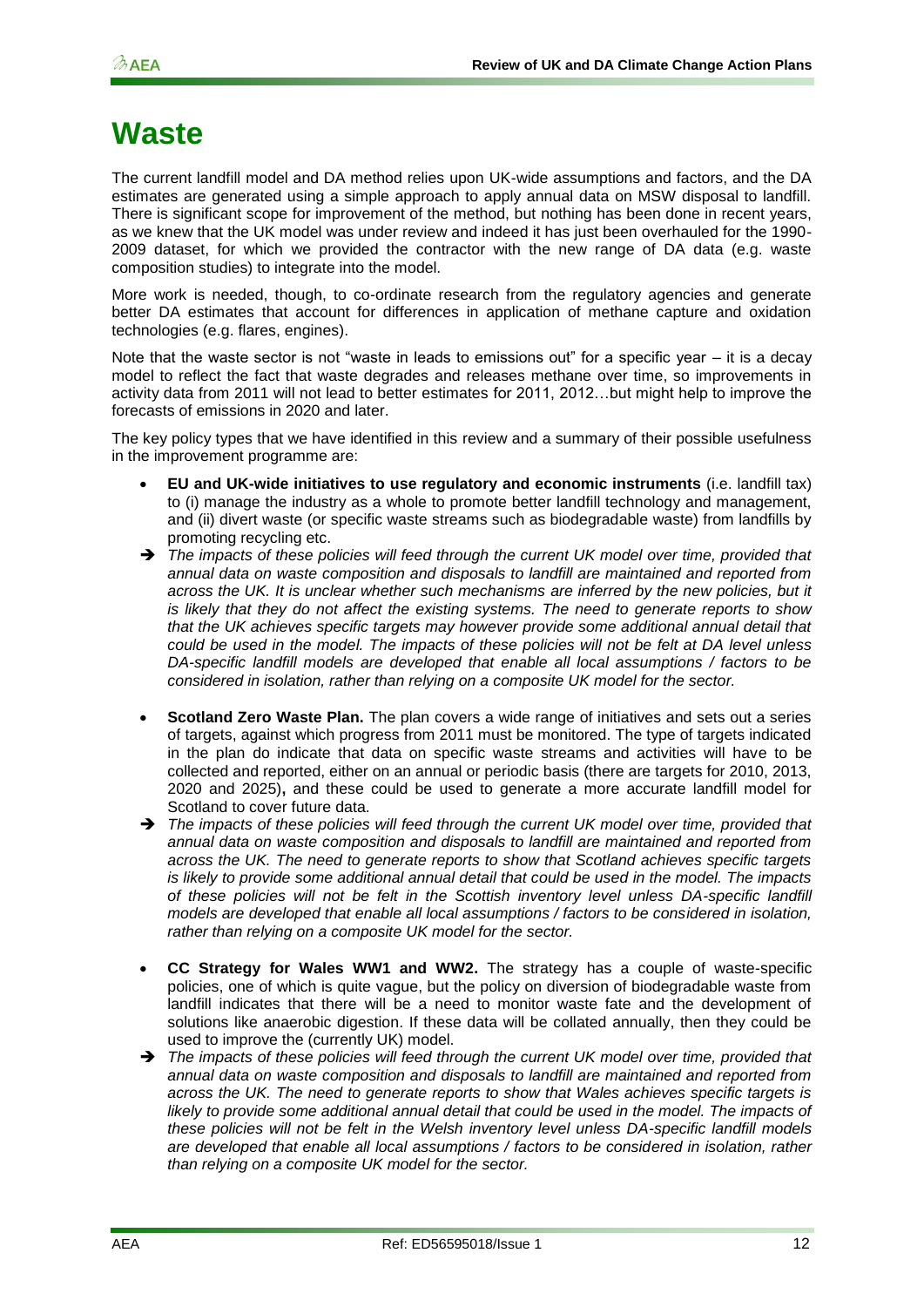### <span id="page-16-0"></span>**Energy**

There are several themes that are useful to consider within the Energy Supply policies (and related energy efficiency policies, which act across many sectors) and how they match up to inventory reporting formats, data and methods.

#### **Major Power Producers and Heavy Industry**

Generally dealt with via UK-wide policies (EUETS), and are well regulated, with (usually) high quality point source data. There are ongoing improvement areas here for the inventory (e.g. EUETS – DUKES data matching for several fuels and sectors) but nothing new that arises from UK policy, other than a look-ahead to the extension of EUETS in Phase III. This is the subject of an ongoing short study, within which only limited new data from DECC has come to light. There is some scope for further work, but nothing to require a fundamental change in the inventory data sources or methods.

Work to address future analysis to cover new technologies (such as CCS) will need to be developed for the UK GHGI.

#### **Decentralising and decarbonising energy supplies**

There are a wide range of UK and DA policies that aim to promote either:

- A more decentralised energy supply sector (e.g. promoting more district heating, uptake of CHP); and/or
- Decarbonisation of the power and heat supply in the UK, through growth in use of renewables and technologies to maximise local opportunities for waste-derived heat and so on.

These are "problematic" for the inventory in as much as they do not map well onto the reporting format (by IPCC or NC sector, as they cut across many sources) and there are unclear definitions to segregate data for fuel use in many (usually small to medium-scale) power and heating units. The GHGI format does not require a detailed understanding of the detail and transparency of data that are available (from DECC, e.g. within DUKES and Energy Trends) covering:

- Autogeneration
- CHP ("good quality")
- Heat generation (and in which industry)
- Industrial fuel use

The GHGI doesn"t need to distinguish between these related (and over-lapping, in terms of definitions and allocations) uses of energy. In essence, we just need to avoid double-counting and try to ensure that where possible the energy use is allocated to the right sector and that we apply the right emission factor.

Note also that the proposals to develop more decentralised power and heat supplies are more than likely to be aimed at "off-gas-grid" areas, where the dominant fuels are oils and solid fuels, and hence where (i) the carbon saving opportunities are greatest, and (ii) the combustion units are more likely to be adaptable or replaceable with biomass-fired units (this is a gross generalisation, but it is worth noting). These are exactly the fuel uses and allocations (to sector and to location) that are most difficult for the inventory to track, as we have to adopt a top-down modelling approach which means that the emission estimates are not sensitive to local actions.

This is therefore an opportunity. To implement these decentralisation and development of renewable energy policies, the baseline information will need to be developed in order to identify the energy demand. There is already some progress evident on this, through recent heat mapping work by DECC and Scottish Government, but access to new datasets to perform this mapping is essential or we just go round in circles with historic mapping data and assumptions on heat demand.

More work is needed here to explore the detail of additional reporting mechanisms that will be implemented through these policy measures:

**Renewables Obligation Targets:** The Renewables Obligation is the principal financial support scheme for renewable electricity in the UK and is aimed at stimulating the deployment of renewable energy in order to work toward climate change targets for 2020. OFGEM will be responsible for monitoring the implementation of the scheme, including the issuing of Renewable Obligation Certificates (ROC), assessing compliance and monitoring implementation. There is a requirement to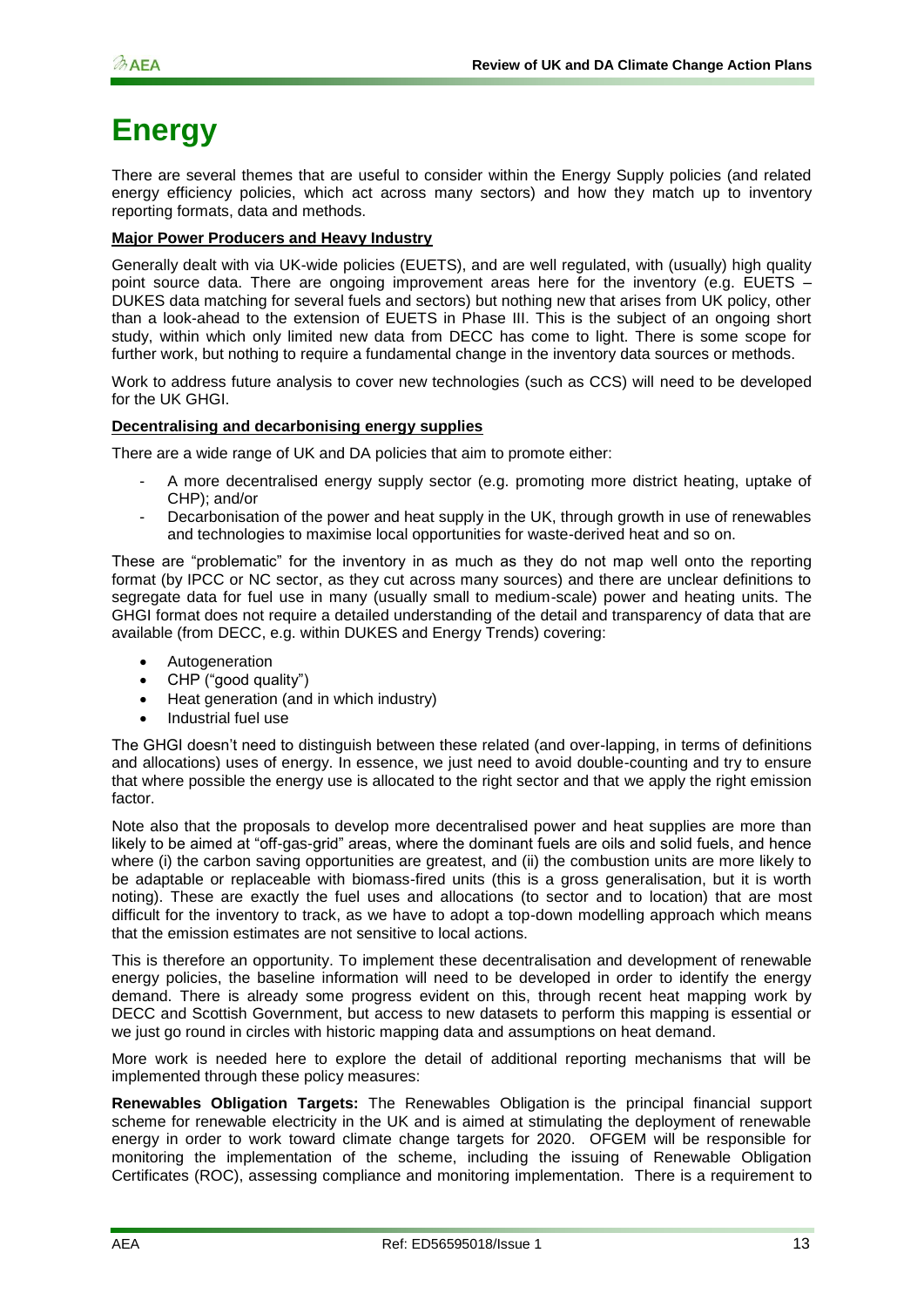report on the implementation of the scheme on an annual basis, and the information compiled during the regulation of the scheme may provide a new data-source that could/ should be considered during the compilation of the UK and DA Inventories.

**The Renewable Heat Incentive:** The RHI is designed to encourage the generation of renewable forms of heat and will provide support to a wide range of renewable technologies in the domestic, commercial/ public and industrial sectors across the UK. The development of the scheme has includes the metering of renewable heat, which is likely to occur over a wide geographical areas. The requirement for metering may provide a new data-source for consideration within the UK and DA inventories, however, at present it is difficult to ascertain the precise content of such metering and it"s availability for inclusion. The value of the data may also be dependent on the capacity to separate domestic, commercial/ public and industrial sectors.

**The Scottish Government Heat Networks and District Heating Scheme:** There is likely to be increased investment in the Aberdeen District Heating Scheme and some small businesses in Scotland with respect to the installation of renewable heating systems. The loan scheme has also recently been opened for expressions of interest. A new heat map tool is also due to be released at the end of March to assist local authorities in the development of local heat strategies. The scheme offers the potential for using some data on where schemes are in place or are planned, that could be used to tweak the current mapping approach for the oils and solid fuels. However, this is a long shot and dependent upon the nature of the data available. Furthermore, the sector allocation would also hard to achieve.

**Welsh Assembly Government Renewable Energy Route-map:** The Renewable energy route map includes 50 specific measures aimed at outlining how Wales will achieve self sufficiency in terms of electricity, but also contribute to the UK's energy security objectives. By its nature, many of the measures included in the map will require to be monitored either directly or indirectly via the grant schemes, and consequently, these may provide a valuable source of information for consideration within the UK and DA inventory compilation process. However, until the outputs of such monitoring mechanisms become available it is difficult to ascertain how valuable they may be.

#### **Energy Efficiency (EE) Policies**

The implementation of EE policies tends to cut across several sectors, and the same limitations apply regarding inventory data, methods and sensitivity whether we"re talking about the public sector, commercial, industry or domestic.

Note that for metered fuels, ongoing work by DECC is seeking to improve the data matching of meters to sectors and locations, but this is likely to be a longer-term improvement to the sub-national data and hence DA inventories.

Current fuel use data are thus:

#### *Gas Data*

- Sub-national DECC gas data are evidently inconsistent with the DUKES UK data for the domestic and non-domestic data.
- Local gas data excludes certain high-consuming sites, which limits data quality for DA GHGI, as we need to make assumptions.
- Sector allocation of gas use (even at UK level) is questionable. The domestic sector allocation is derived on an annual threshold basis and is thought to include many small commercial operators. At DA level, the allocation of gas use to public, commercial etc is uncertain due to lack of data.
- Overall, though, the data for a DA should be accurate, but not at the sector level. This is because the "consumption in Scotland" can be quite accurately monitored from DECC data (albeit noting some inconsistencies where assumptions have to be made to align "GB subnational" data to Northern Ireland gas and DUKES UK gas totals).
- Therefore DA EE policies will show up reductions in gas use overall, but not accurately by sector.
- At present it appears that the Scottish Government indicators designed to monitor the implementation of EE initiatives are likely to be qualitative in nature rather than providing quantitative data that could be used directly to supplement the GHG Inventory. However, the nature of the indicators may evolve as more information becomes available. At present the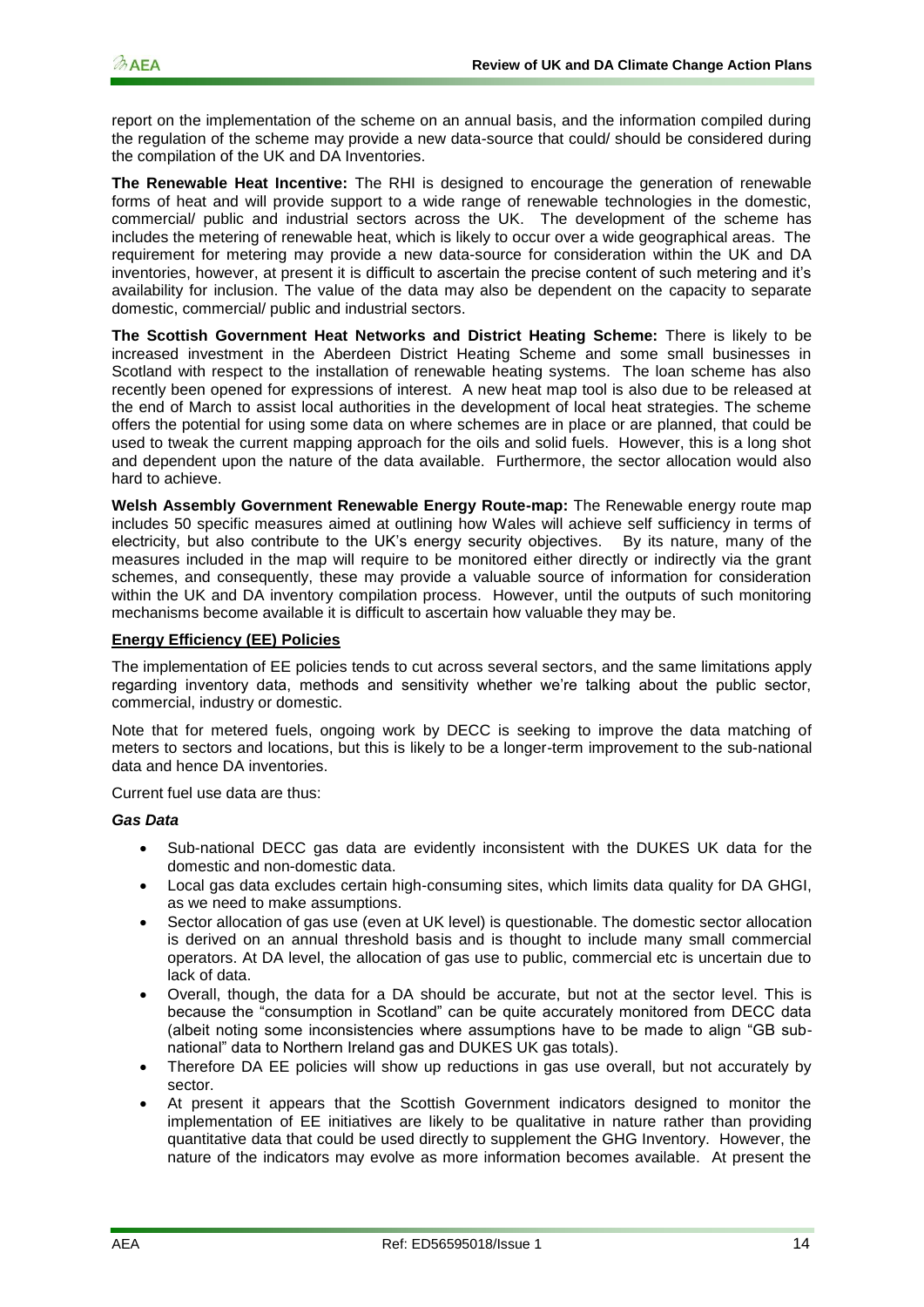potential for using these indicators to supplement the DA inventory seems to be limited, but this conclusion may change when information becomes available.

#### *Oil and Solid Fuel Data*

- As outlined above, the DA allocations and the sector allocations are uncertain due to the series of assumptions that have to be made in the mapping process.
- Unlike with gas, we can"t even say that the data are accurate at the DA level, as there is no meter data to help underpin regional (non-sector-specific) fuel use data.
- The UK level data for small-scale sources is known to be uncertain.
- A Scottish indicative heat demand map has been produced by the Scottish Government and a new heat map tool is due to be released at the end of March 2011 to assist Scottish local authorities in the development of local heat strategies. The base heat map has been developed in GIS, thus enabling the layering of relevant information. Although the content of the map is indicative, this combined with the implementation of local heat strategies could provide a useful source of information to the DA inventories. This will however require further assessment.
- $\rightarrow$  It will be useful to maintain a watching brief on the development of specific research/indicators and any sector-specific or heat demand analysis that arises within the DAs, to ascertain whether inventory improvements are achievable.

#### *Electricity Data*

- Similar to gas data in that the overall electricity use by DA is reasonably well known (for recent years at least, not historically – the 1990 data are poor).
- The sector resolution of electricity data is more uncertain, but there is scope for developing the **End Users** dataset to make slightly more use of the available DUKES data. This needs to start with the UK end users model, though. Some progress has already been made on this, notably to improve the tracking of emissions from autogenerated electricity use.
- The improvement of the end users estimates is a high priority for WAG due to the nature of the WAG targets. Use of CRC data (see below) is one option to consider.
- $\rightarrow$  There are some specific policies that will require better electricity data, e.g. the WAG policy on electrification of the rail network, and these may provide baseline studies that will enable an improvement to current estimates, but it is not clear.

#### *Other Fuels*

 Industry-specific fuels (e.g. OPG, COG, BFG) are generally covered through the large industrial sectors of the inventory. There is some need to review coke use by different sites – mainly in England and Wales – and to conduct ongoing data reconciliation work on DUKES and EUETS. These will affect all DAs, but there is nothing policy-specific here.

Opportunities for improvement identified through this policy review include:

- **CRC Data** may in time provide much more information on fuel use by sector, which would improve the DUKES Commodity Balance tables, which would then feed into the DA GHGI improvements. In particular, this could greatly improve the information on electricity use within sectors such as public and commercial. AEA has been involved in recent discussions with the EA and DECC teams that lead CRC (as part of a related study). Apparently a new dataset from the Agency will shortly become available to provide initial data on sector allocations of electricity. Limitations of CRC are uncertainties over scope of coverage of a sector, and also limited scope of coverage of energy use within data from scheme participants, and therefore it may only be useful as a de-minimis and to identify / improve current assumptions regarding sector-specific fuel choice and energy intensities.
- **Scottish Government EE targets / indicators and WAG Climate Change Indicators. (**As outlined in text above.)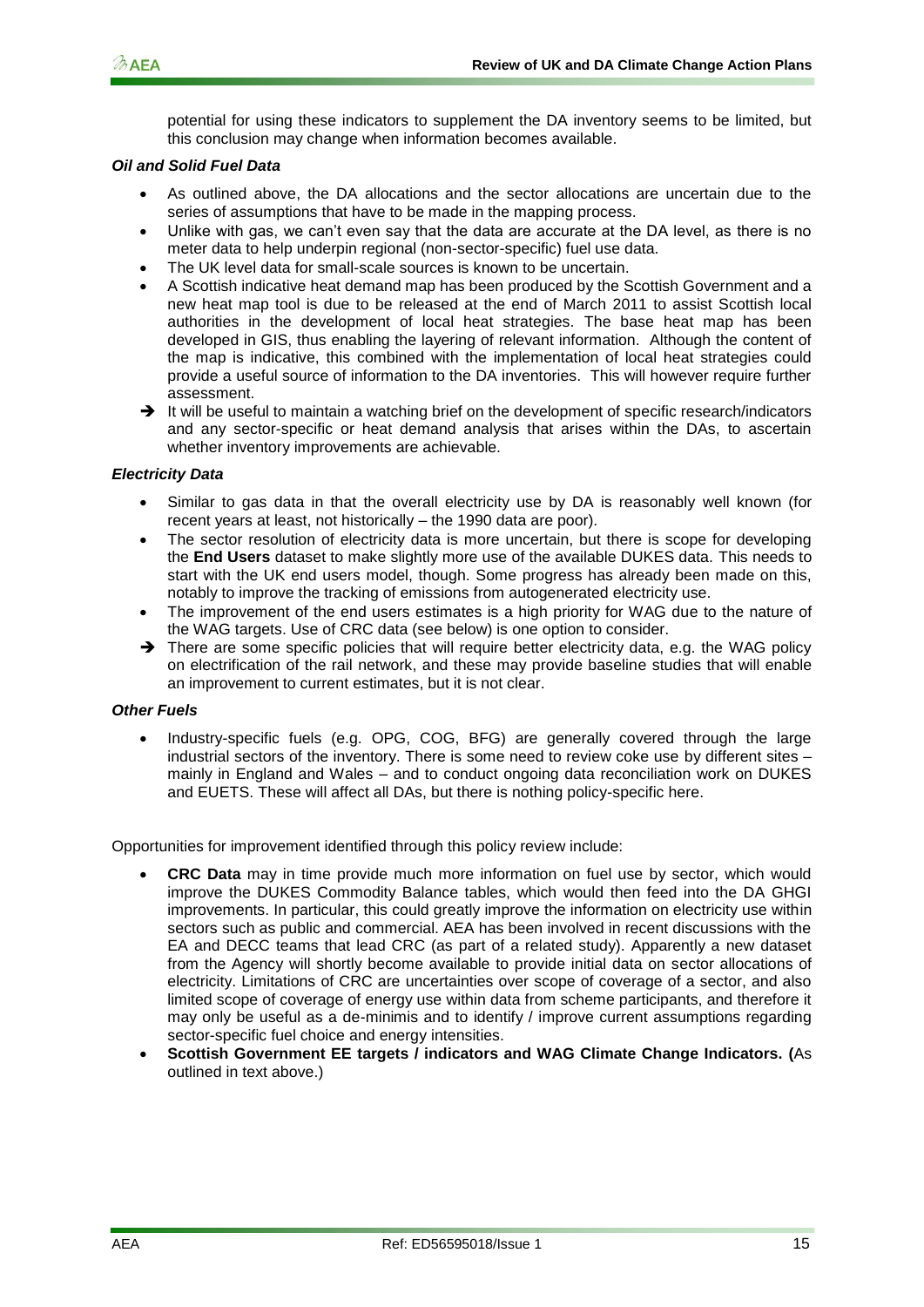### <span id="page-19-0"></span>**Industry**

The inventory methods to estimate emissions from industry cover both combustion-derived emissions and process emissions (e.g. from decarbonisation from chemical feedstocks). Key data sources are generally well documented, available annually and with a high degree of sector and geographical resolution for the most highly emitting sites.

For the **traded** sites, there is no new data or method improvement recommended for the by source DA GHG inventory, although more work is still needed to progress the resolution of data inconsistencies between EUETS and DUKES.

There is, however, some scope for the improvement of the End Users inventory, which is important for WAG, as the Wales targets include electricity use by traded and non-traded sites.

→ The REPI dataset (England and Wales IPPC sites only) has been analysed in a scoping study by AEA, and there is site-specific electricity data that could be used to improve the level of sector resolution for all regulated industrial sites in Wales. This dataset still omits the smaller (IPPC Part B and below) sites, however, but it is a big step forward and does include an estimated 24% of the non-traded fuel use in 1A1 and 1A2 in Wales, as well as providing full coverage of the traded sector. We currently only have 2009 data and there are clear misreports evident for some sectors, but the 2010 dataset will become available in spring/summer 2011 and further research here is recommended.

Other options to consider from the recent review of policy documents include:

**Renewable Heat Incentive**: Use of data from this policy to inform the current energy use at industrial sites, where baseline (site- or sector-specific) studies may be generated. These could be directly useful for specific sites, or they may just be useful to help inform the assumptions on sector-specific fuel choices and energy intensities, to improve current mapping work. The policy should provide some data on investments in new technologies, but it is unclear what level of detail on specific schemes will become available, or whether any annual reporting of case studies (or all activities) will provide new data for consideration either directly in the inventory or (more likely) within DUKES and sub-national energy data from DECC.

**Climate Change Levy certificates**: The use of a certification scheme to manage exemptions from the CCL may provide a new resource of energy use data by site or by sector that could be geographically referenced, or could be considered within DUKES and DECC sub-national energy stats. This might be a long shot as the CCA data is usually shrouded in commercial confidentiality, but it nevertheless could be explored further.

**LCTP Supporting Indicator: Improvement to energy efficiency of industrial activity processes.**  It is unclear to what level of detail these indicators will be derived / published, but there may be scope for working with the DECC team responsible to identify any datasets that they may be using and generating. There"s a risk this may be circular if they"re just using inventory data and national sector production stats! It seems unlikely that DA-level GHGI benefits could be reaped here, though.

**Carbon Trust Activities:** It may be possible to place a new "voluntary" obligation on the Carbon Trust to ensure that some of its main reporting activities provide actual data on energy use and emissions that could be of use in developing bottom-up energy stats and/or emission estimates. There is nothing specific within the policy documentation to indicate this would be the case, but the impacts of the CT work has been quantified within the LCTP, so we presume that there must be quantitative analysis behind the data that could be of some use, even if it was limited to specific sectors.

**Display Energy Certificates:** Possibly not a significant policy for this sector, but access to buildings energy certificates such as DECs or EPCs may be useful to support current mapping work.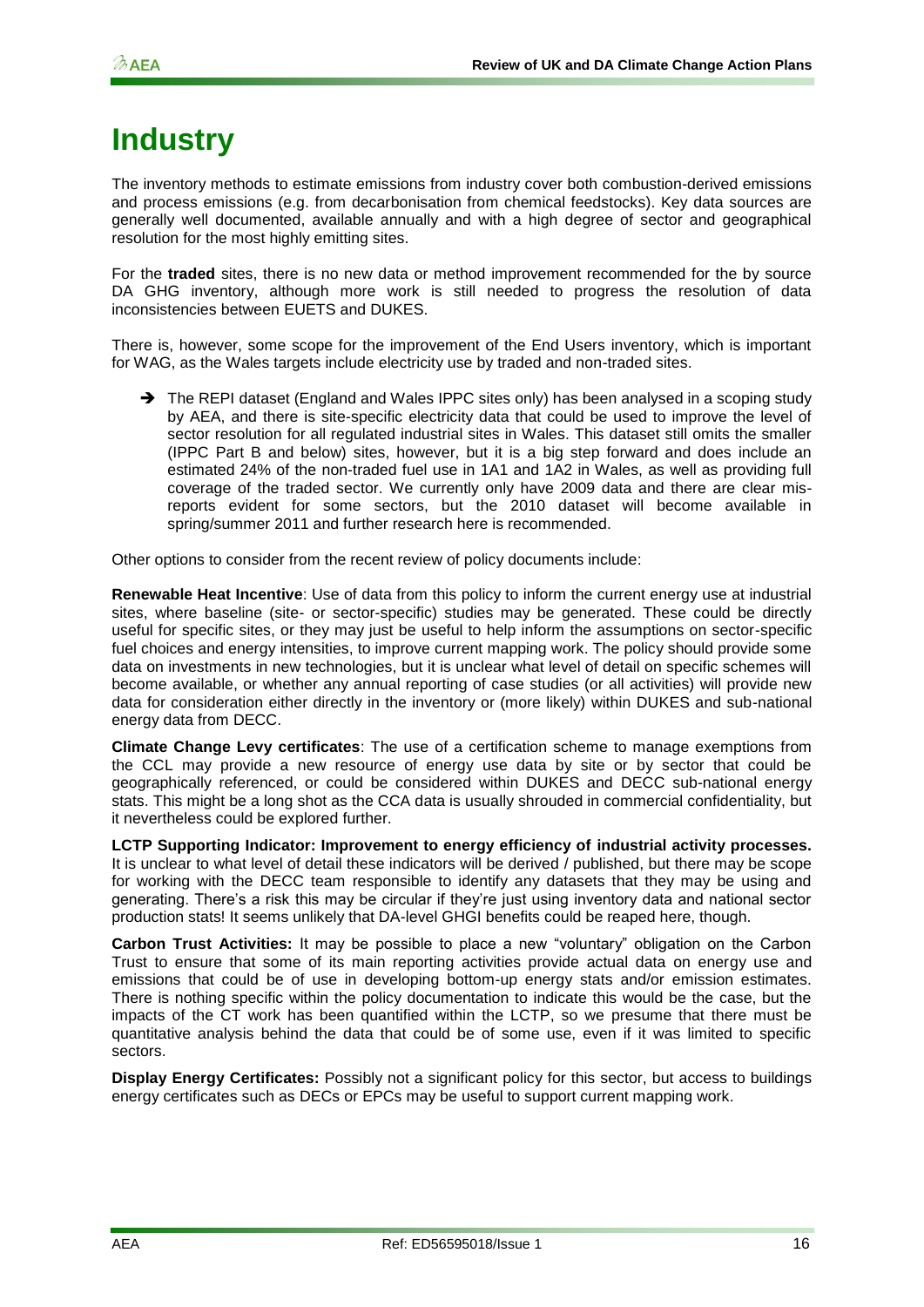### <span id="page-20-0"></span>**Residential**

As noted above for energy efficiency policies, the tracking of many policies in the domestic sector via the inventories is not straightforward and in many cases may not be possible. In general a reduction in fuel use should be reflected within DUKES, but the regional variations in uptake of a specific policy (and resultant energy savings) may not be represented. The method for mapping domestic fuel use within Great Britain makes use of available data from DECC and BRE. Source data from DECC provides high-resolution information on gas and electricity use in GB. For fuel data in the residential sector:

- Gas use data by sector (even for domestic) are somewhat uncertain, but overall gas use data by DA are more reliable, so policies that lead to gas reductions WILL appear in the DA inventories but not necessarily assigned to the correct sector.
- As outlined in the energy sector, oil and solid fuel use data are yet more uncertain due to the use of mapping approaches and relying on DA-specific factors (e.g. Housing Condition Survey information on the stock of dwellings by DA etc) to assess the likely share of the UK domestic total. The high variations year-to-year (and frequent revisions) to the DECC UK energy stats for domestic coal use (for example) also indicate the high level of uncertainty in current estimates, even within the UK GHGI.
- Domestic DA electricity data are generally regarded as being of good quality though, as the tariff structure of the market enables easy identification of domestic consumers, and the geographical referencing is also high.

As regards the current DA GHGI method and policy-sensitivity, insulation and energy efficiency measures adopted in DAs (e.g. EPCs, Low Carbon Building Regs) would only be reflected in the GHG Inventory if they resulted in reductions in domestic gas consumption and electricity use reported in meter data provided to DECC by energy suppliers, whilst changes in allocations to oils and solid fuels would be dependent on surveys to pick up improvements to housing stock. Over time this should work through into the inventory, but it is not a direct, accurate link and uses UK-wide assumptions where DA-specific data are missing.

Furthermore, the sensitivity of the inventory estimates to local changes in the housing stock is limited, as several steps in the calculations rely on periodic surveys and extrapolation of discontinuous datasets on housing standards, fuel types etc.

The review of policy measures does indicate a handful of potential new data sources that could be explored for future inventory method improvements, presented as "probably" and "possibly" (useful):

#### **"Probably"**

**LCTP Indicators** – There are a whole raft of relevant indicators within the LCTP (domestic  $CO<sub>2</sub>$  by fuel type, change of heating in homes, EE of homes), and it really depends on how these are developed and reported as to whether they become useful new datasets for use in deriving energy and emission estimates, and whether the data will become available at any level of regional disaggregation and will cover all the UK.

→ This warrants specific investigation to determine what data will become available from LCTP indicators, how frequently and to what level of detail.

**Enhanced EPCs** may offer a potential new data-source to enable the development of the domestic sector emission estimates.

**Green Deal / Green Investment Bank** – Provides support for district heating, universal standards for the rented sector, financial incentives (FITs, RHI, pay as you save), support and advice, and Smart meters. Perhaps some of the financial mechanisms may require some data to track the costeffectiveness. Needs to be reviewed when the policy starts (2012).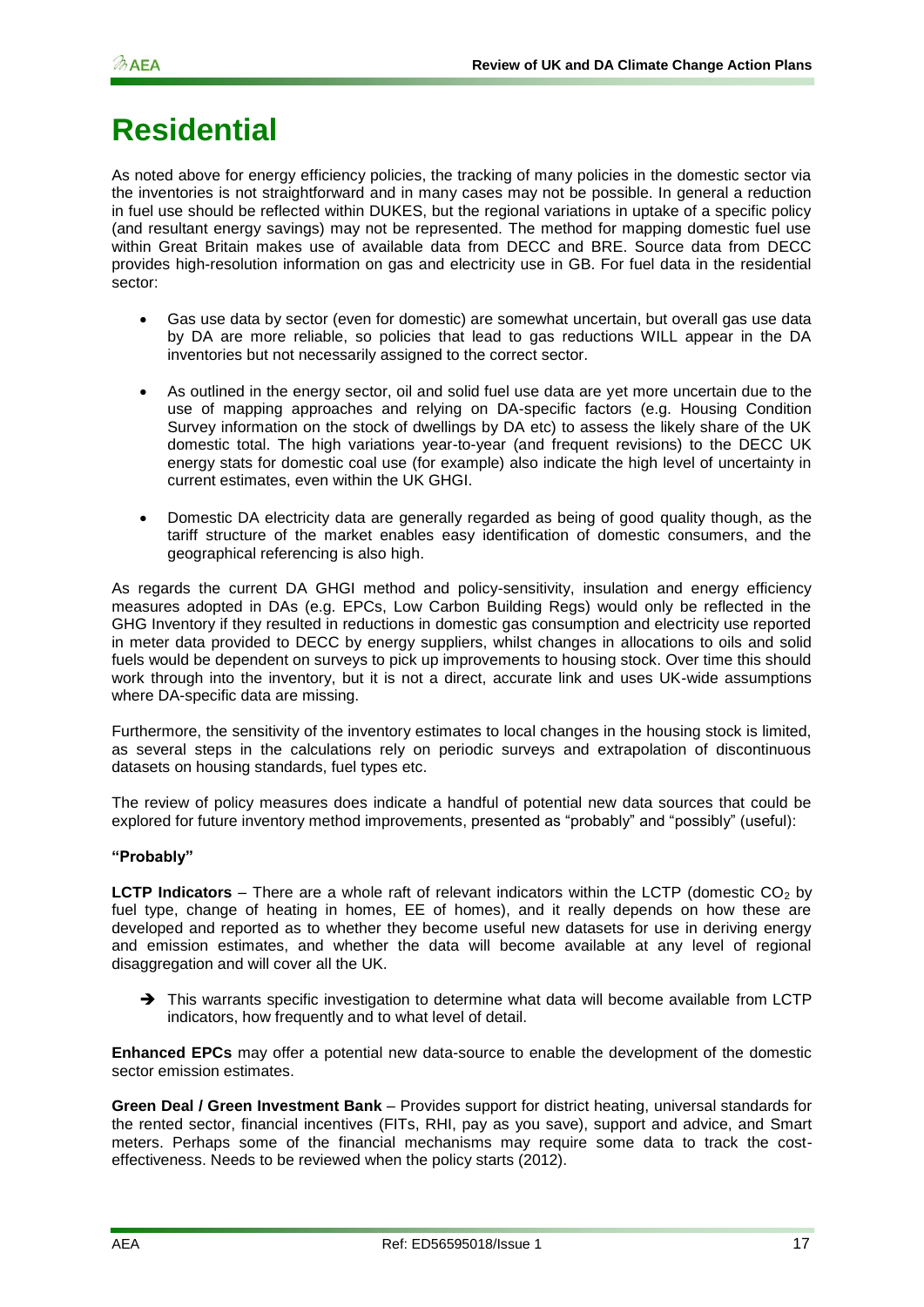#### **"Possibly"**

**Renewable Heat Incentive** – May generate records on current housing stock that could be used to improve mapping data for local and DA data.

**(All) Low Carbon Building Regs** – May provide new data on housing stock, but more likely this will feed in gradually via BRE models and HCS data.

**WAG Arbed** – A scheme to develop domestic EE impacts starting in the social housing sector may provide some baseline data for specific areas and housing types.

**WAG Supporting Community Scale Energy Generation** – to look at energy demand at community level to identify opportunities for local generation. This may generate some heat mapping data.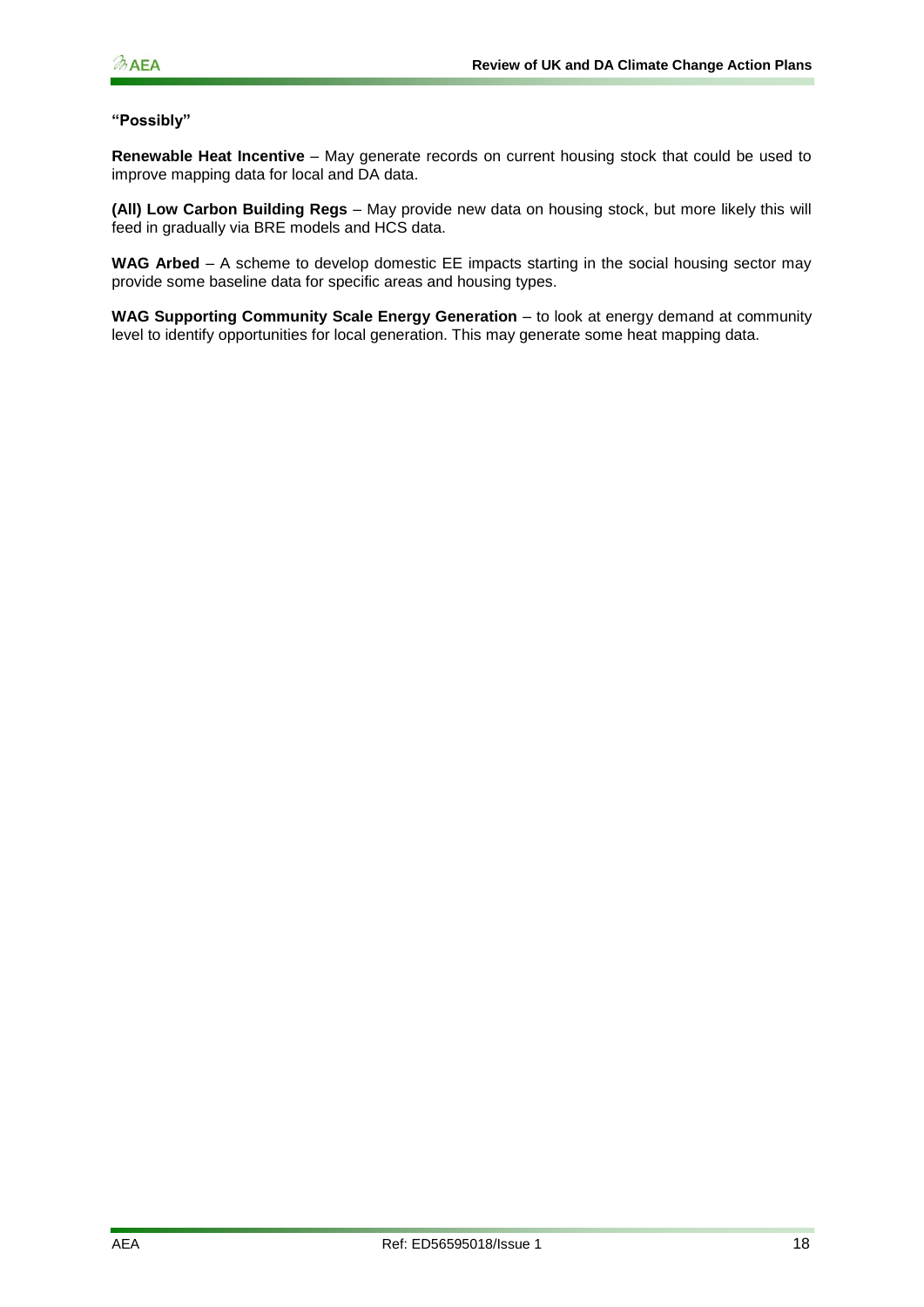### <span id="page-22-0"></span>**Public, Business (Commercial)**

Familiar inventory constraints apply here, due to a lack of detailed energy data – see comments on Energy Sector and Residential regarding data quality for gas, oils, solid fuels and electricity. As with other energy sectors, the sensitivity of the estimates at DA level are limited due to the mapping approach used and series of (often UK-wide) assumptions and factors applied to derive DA sector estimates.

In the Public and Business sectors, the data quality for electricity is not as good as for the domestic sector (as it is the domestic-specific tariffs that make the electricity allocation high quality for that sector – this doesn't apply here and energy suppliers only provide limited customer information to DECC).

Therefore there is a need for better sector-specific DA data for electricity also.

However, there are quite a number of new data developments that have arisen from recent policy developments and from documents reviewed here, including:

(Both sectors are included in the scope of building standards regulations, renewable heat incentive, energy performance of buildings directive.)

### <span id="page-22-1"></span>**PUBLIC SECTOR**

- **Display Energy Certificates**. These are a recent development with all buildings that are available to the public (in England and Wales only) needing to register for certificates that show their energy performance. The AEA team has had sight of these data, which appear to have estimated annual building  $CO<sub>2</sub>$  emissions.
- $\rightarrow$  It would be very useful to be able to review this dataset in more detail to determine the scope, coverage and completeness of the data. It may not provide annual updates, but it would be a useful bottom-up dataset to test the DUKES fuel allocations, even though it only covers E&W.
- **CRC Energy Use Data**. As described in the energy annex. The AEA team has conducted an analysis of the electricity data in the CRC registration dataset, and this has given an insight into the coverage of the data. It is expected to be a useful dataset to help improve national fuel use estimates (especially electricity data) for many sectors, but only the public sector data can be geographically referenced. The first annual dataset becomes available from July 2011, and DECC and the Environment Agency are working to develop CRC reporting.
- **HM Treasury Financial Reporting Manual (FReM): PUBLIC SECTOR ANNUAL REPORTS: SUSTAINABILITY REPORTING.** The system of Treasury reporting from the public sector has been modified to include estimates of energy use and GHG emissions. The system was trialled in 2010-11, with Carbon account formats developed. We understand that this reporting will be rolled out further in 2011-12.
- $\rightarrow$  It would be extremely useful to be able to review a sample of the FReM data, to see how useful it might be, as it may be more comprehensive than other data sources such as CRC. There may be complexities and difficulties to deal with, such as the detail of reporting by sources (e.g. whether the FReM data covers energy use and emissions from buildings, vehicle fleets, Public-Private Partnerships and so on). It may be that the data can inform UK energy data for the public sector, Depending on the format of the data (level of aggregation in the reporting) it might also be useful for DA-level inventory work.
- **Scottish Government Public Sector Energy Performance Certificates.** All large public buildings are currently required to have their energy performance assessed and publicly display their rating, to promote improved energy performance of buildings and reduce carbon emissions. EPCs are estimates of the potential energy efficiencies of buildings - they do not account for behavioural influences (e.g. use of excessive heating with windows open). The intention is to promote energy efficiency, however, the certificates provide no direct quantitative assessment of actual fuel consumption and associated emissions.